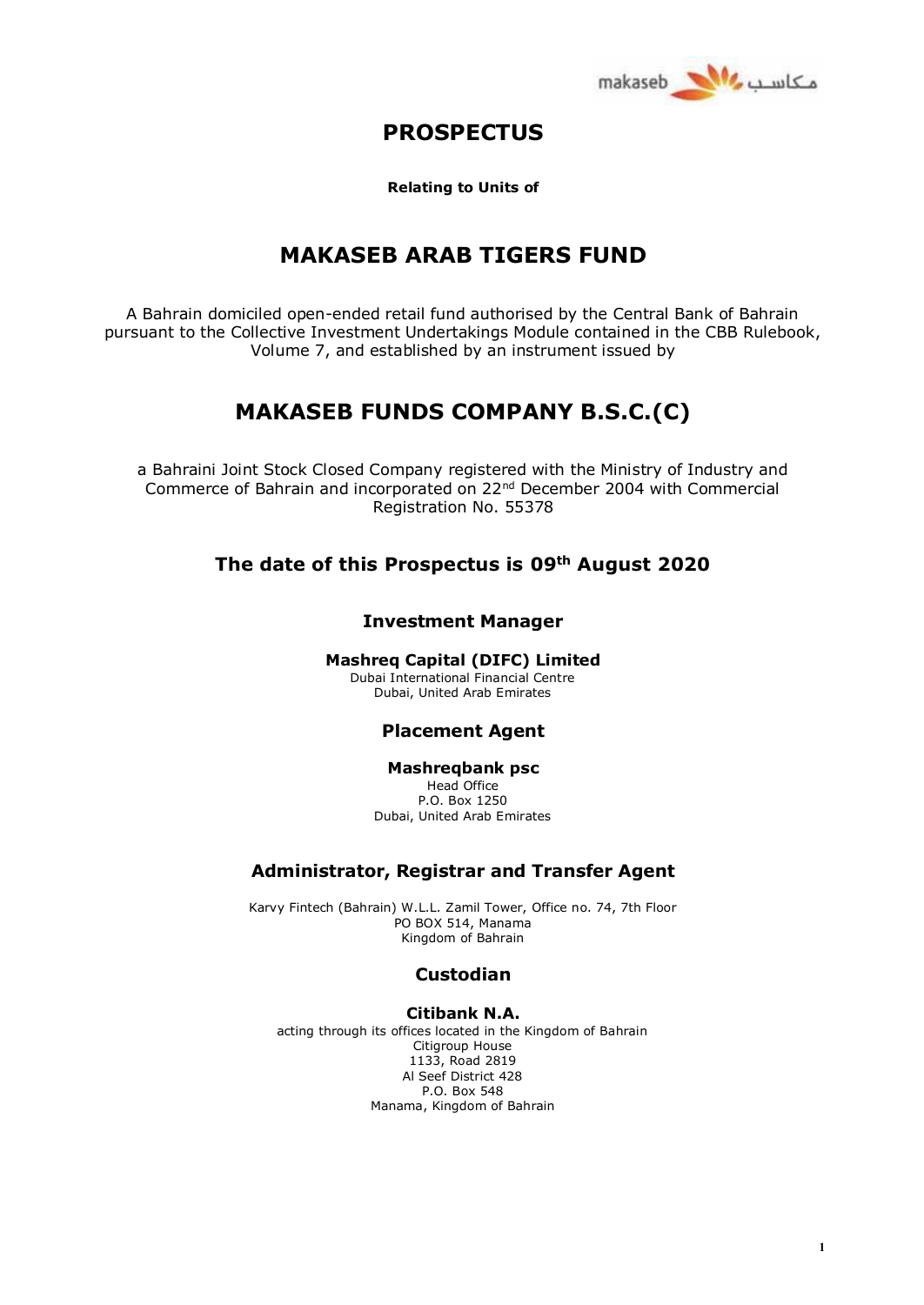

# **MAKASEB ARAB TIGERS FUND**

This Prospectus was approved by the Central Bank of Bahrain on 29<sup>th</sup> July 2020.

The Central Bank of Bahrain, the Bahrain Bourse and the Ministry of Industry, Commerce and Tourism of the Kingdom of Bahrain take no responsibility for the accuracy of the statements and information contained in this Prospectus or for the performance of the Makaseb Arab Tigers Fund (the "**Fund**"), nor shall they have any liability to any person, an investor or otherwise, for any loss or damage resulting from reliance on any statement or information contained herein.

Potential investors are strongly advised to take professional advice in relation to the contents of this Prospectus.

This Prospectus does not constitute an offer or solicitation of Units in any jurisdiction in which such offer or solicitation is not authorised. Accordingly, this Prospectus may not be used for the purpose of, and does not constitute, an offer or solicitation by anyone in any jurisdiction or in any circumstances in which such offer or solicitation is not authorised or to any person to whom it is unlawful to make such offer or solicitation.

Recipients of this Prospectus should inform themselves about and observe any applicable legal requirements.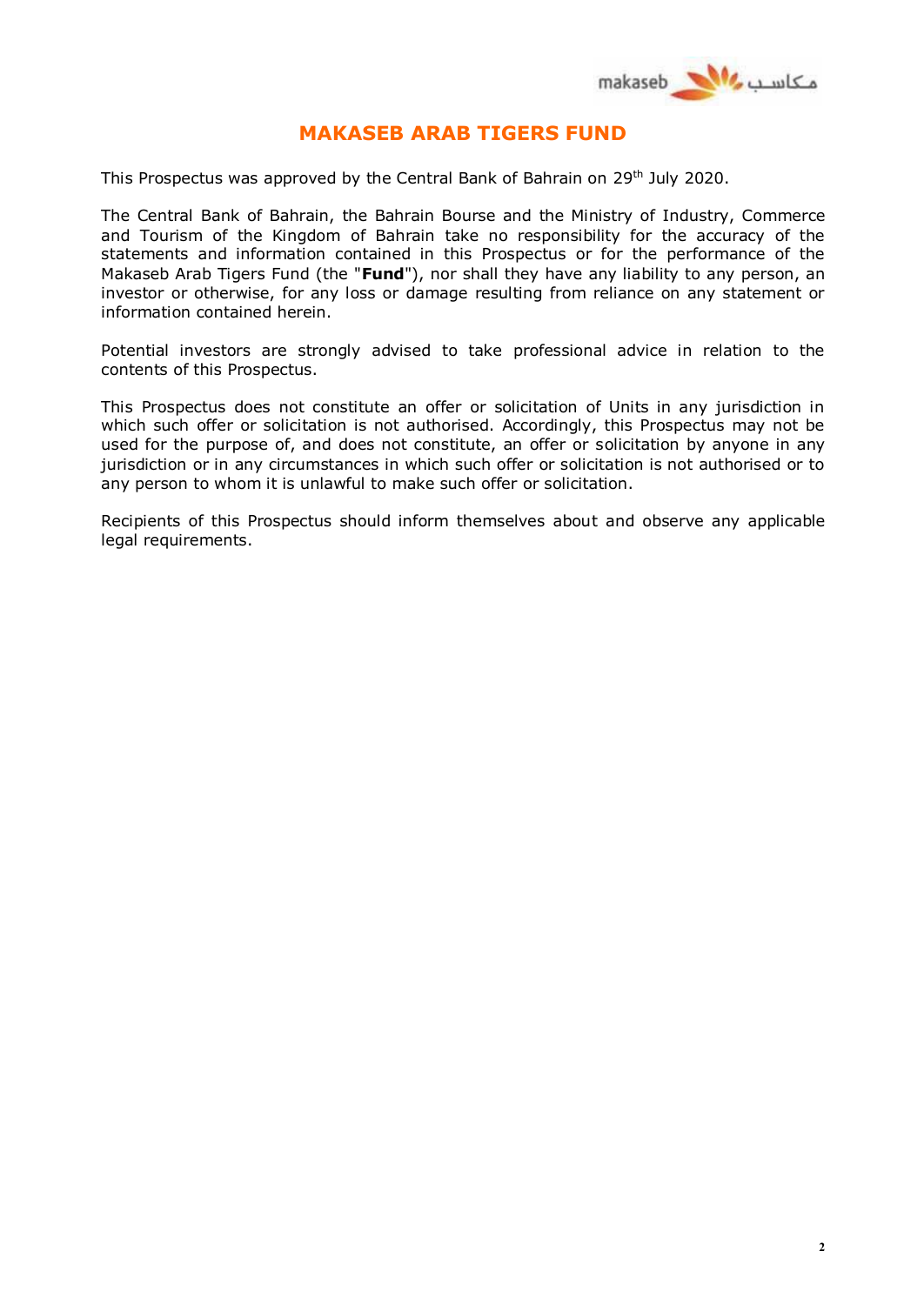

# **NOTICE TO INVESTORS**

**Important – if you are in any doubt about the contents of this Prospectus, you should seek independent professional financial advice. Remember that all investments carry varying levels of risk and that the value of your investment may go down as well as up. Investments in this collective investment undertaking are not considered deposits and are therefore not covered by the Kingdom of Bahrain's deposit protection scheme. The fact that this collective investment undertaking has been authorised, by the Central Bank of Bahrain, does not mean that the Central Bank of Bahrain takes responsibility for the performance of these investments, nor for the correctness of any statements or representations made by the Operator of this collective investment undertaking.**

This Prospectus is the lawful property of Makaseb Funds Company BSC (c) (the "**Funds Company**") and may not be distributed, reproduced or copied, as a whole or in part, nor may any of its contents be disclosed without the prior written and express permission from the Funds Company or Mashreq Capital (DIFC) Limited (the "**Investment Manager**").

No person has been authorised to give any information or to make any representations other than those contained in this Prospectus. If given or made, such information or representations must not be relied upon as having been authorised by the Funds Company, the Directors or the Investment Manager.

The Units being offered may not be purchased or held by, or purchased or held for the benefit of, any Non-Qualified Person as defined hereinafter at any time. "**Non-Qualified Person**" means any person to whom a transfer to, or holding by such person of, Units would:

- a) Be in breach of any law or requirement of any country or governmental authority in any jurisdiction whether on its own or in conjunction with any other relevant circumstances;
- b) Result in the Funds Company or the Fund incurring any tax liability which the Funds Company or the Fund would not otherwise have incurred or suffered;
- c) Require the Funds Company or the Fund to be registered under any statute, law or regulation, whether as an investment company or trust scheme; or
- d) Cause the Funds Company, the Fund or the Investment Manager to be required to apply for registration or comply with any registration requirements in respect of any of the Units in any jurisdiction other than in Bahrain.

Under Bahrain Law, an application must be made to the Central Bank of Bahrain to obtain its consent to offer to investors in Bahrain participation in a new or in an existing collective investment scheme. Under Volume 7 of the Central Bank of Bahrain Collective Investment Undertakings ("**CIU**") Rules, as amended (the "**CBB CIU Rules**"), the Fund has been classified as a Retail CIU.

The investment in Units is subject to certain risks (including, without limitation, those described in this Prospectus under "**Investment Risk Factors**"), and investors purchasing the Units are herewith advised to familiarise themselves with such risks.

**Investing in the Fund involves risk** and investors should be able to bear the economic risks of their investment in the Fund, including the possibility of the loss of all or part thereof, and should not be dependent upon any returns from such investment for any basic financial needs.

The Fund is an open-ended retail collective investment scheme designed for investors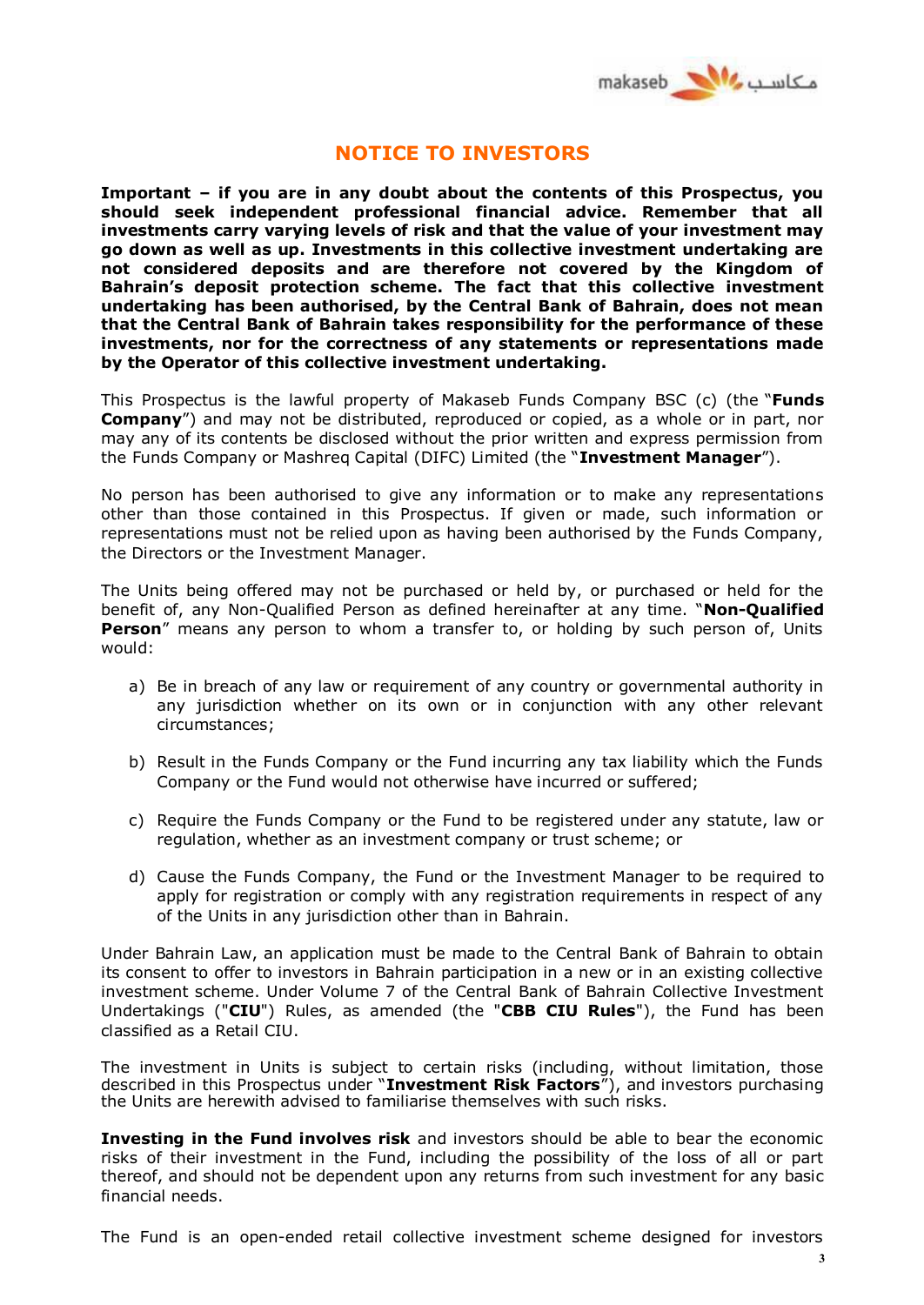

seeking long-term capital appreciation primarily through investing in the equity markets of the Middle East and North Africa (MENA) region.

## **Investors should be aware that the value of Units might decrease as well as increase.**

Investors may acquire Units solely for investment purposes. The Units may not be directly or indirectly sold, transferred, or assigned, by operation of law or otherwise, without the prior written consent of the Funds Company. Any attempt by a Unit Holder to transfer Units will not be recognised by the Funds Company and the ownership of such Units will remain with the relevant original Unit Holder.

The Placement Agent and/or the Funds Company, in their sole discretion, may reject any subscription for Units in whole or in part at any time prior to acceptance thereof, without being liable to assign any reason there for. Furthermore, the Funds Company may at any time and at its discretion compulsorily redeem the Units and distribute to the relevant Unit Holders their respective share of the proceeds thereof.

Applications for Units are subject to acceptance by the Placement Agent.

The Directors and the Operator of the Fund have taken all reasonable care to ensure that the information contained in this Prospectus as at the date of publication, is to the best of their knowledge and belief, in accordance with the facts and does not omit anything material to such information. The Directors and the Operator accept responsibility accordingly.

Investors will be notified at least thirty (30) calendar days before the changes take effect, subject to prior approval of the Central Bank of Bahrain, in the following circumstances:

- 1. Any changes in the investment policy;
- 2. Change in the Operator, Investment Manager, Administrator or the Custodian;
- 3. Fee increases;
- 4. Merger, transfer or termination of the Fund;
- 5. Changes in the Directors; and
- 6. Any major issue that may affect the Unit Holders.

This Prospectus is important and should be read in its entirety. Potential investors are strongly advised to seek professional advice in relation to the contents of this Prospectus.

The contents of this Prospectus should not be construed as investment, legal or tax advice. Each potential investor must seek independent investment, legal and tax advice with respect to the implications of investing in the Units.

The Directors declare that the Prospectus as at the date of publication:

- a) does not contain information that is untrue, misleading, or is unfairly prejudicial to the interests of the Fund's investors generally or to the participants of other classes of instruments issued in respect of the Fund; and
- b) does not contain any provision that conflicts with any rule in the CBB CIU Rules, or other legal or regulatory requirements that apply to the Fund or the Funds Company or other relevant persons connected to the Fund.

The Units are offered solely on the basis of the information and representations contained in this Prospectus, and any further information given or representations made by any person may not be relied upon as having been authorised by the directors of the Fund Company. The information in this Prospectus is given as of the date hereof, unless expressly specified otherwise herein, and neither the delivery of this Prospectus at any time, nor any issue of units hereby contemplated, will under any circumstances imply that the information contained herein is correct as of any time subsequent to such date.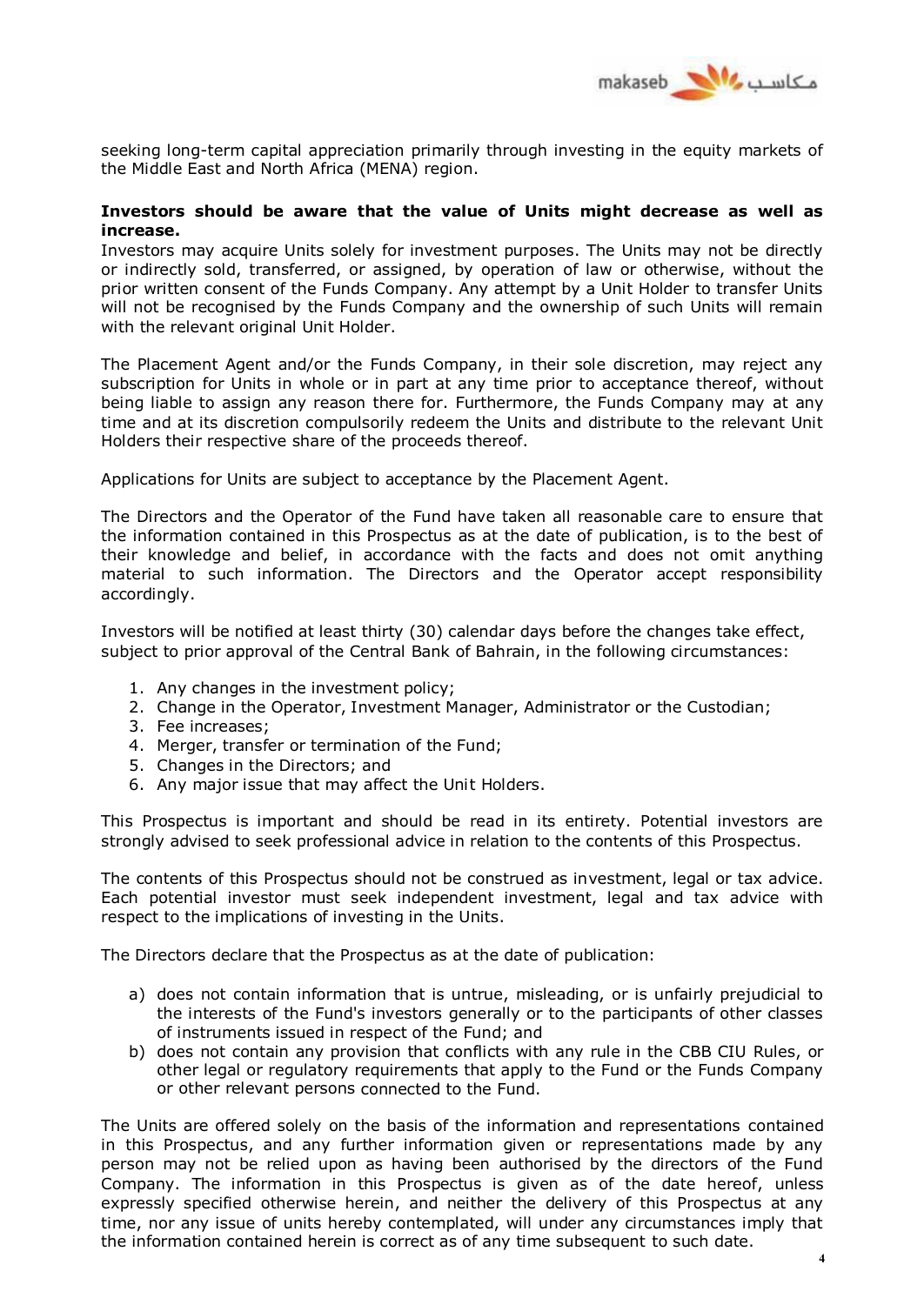

Recipients of this Prospectus should not interpret any financial information contained herein as a promise of the performance of the Fund. The Fund Company and Investment Manager cannot and do not guarantee the performance or success of the fund.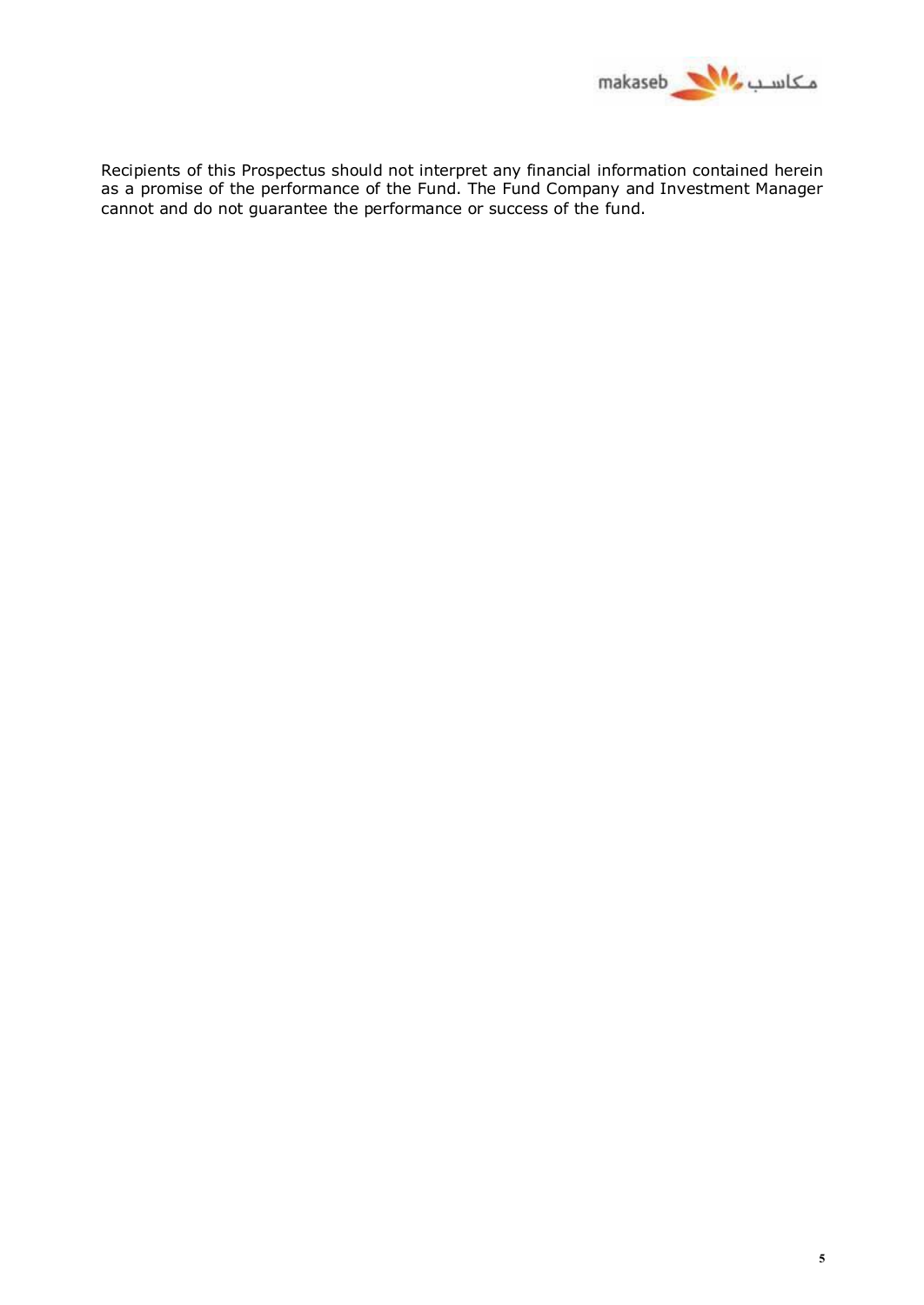

# **1.0 Executive Summary**

The following summary is qualified in its entirety by reference to more detailed information appearing elsewhere in this Prospectus. Certain capitalised terms used in this Prospectus are defined in Section 2.0.

**The Funds Company:** Makaseb Funds Company B.S.C. (C), is a Bahraini funds company approved by the Central Bank of Bahrain and was incorporated on 22nd December 2004 as a Bahraini Joint Stock Closed Company with Commercial Registration Number 55378. Under the current capital structure of the Funds Company, 99.90% of its share capital is owned by Mashreqbank psc and 0.10% by Mr Abdul Aziz Al-Ghurair. Under the CBB CIU rules this Fund has been classified as a Retail CIU.

The registered address of the Funds Company is:

Block 410, Road 1010, Building 470, Office No. 1902, Sanabis, Kingdom of Bahrain

The Funds Company has been established to act as an umbrella vehicle for funds including this Fund.

**Place of Incorporation:** The Funds Company has been incorporated in the Kingdom of Bahrain

**Investment Objective:** The Fund seeks long term capital appreciation through investments primarily in equities listed on the stock exchanges of the Middle East and North Africa Region

**Base Currency:** The Fund is denominated in US Dollars

**Investment Manager:** Mashreq Capital (DIFC) Limited, Dubai, United Arab Emirates

**Custodian:** Citibank, N.A., through its offices located in the Kingdom of Bahrain

**Administrator:** Karvy Fintech (Bahrain) W.L.L. Kingdom of Bahrain

**Operator/Promoter:** Mashreqbank psc, Dubai, United Arab Emirates

**Registrar and Transfer Agent:** Karvy Fintech (Bahrain) W.L.L., Kingdom of Bahrain

**Representative:** Karvy Fintech (Bahrain) W.L.L., Kingdom of Bahrain

**Auditor:** Deloitte & Touche, Kingdom of Bahrain

**Bahrain Legal Counsel:** DLA Piper Middle East LLP, Kingdom of Bahrain

**International Legal Counsel:** DLA Piper Middle East LLP, Kingdom of Bahrain

**Subscription:** Units may be subscribed for on any Dealing Day, subject to the condition that the Funds Company or the Placement Agent(s) should have received a duly authorised subscription request in writing and the subscription money at least two (2) Business Days prior to the Dealing Day, unless such notice period is waived by the Investment Manager in its sole discretion. The Units will be offered at their respective Net Asset Value (NAV) per Unit on the preceding Valuation Day, plus the Subscription Fee, as applicable.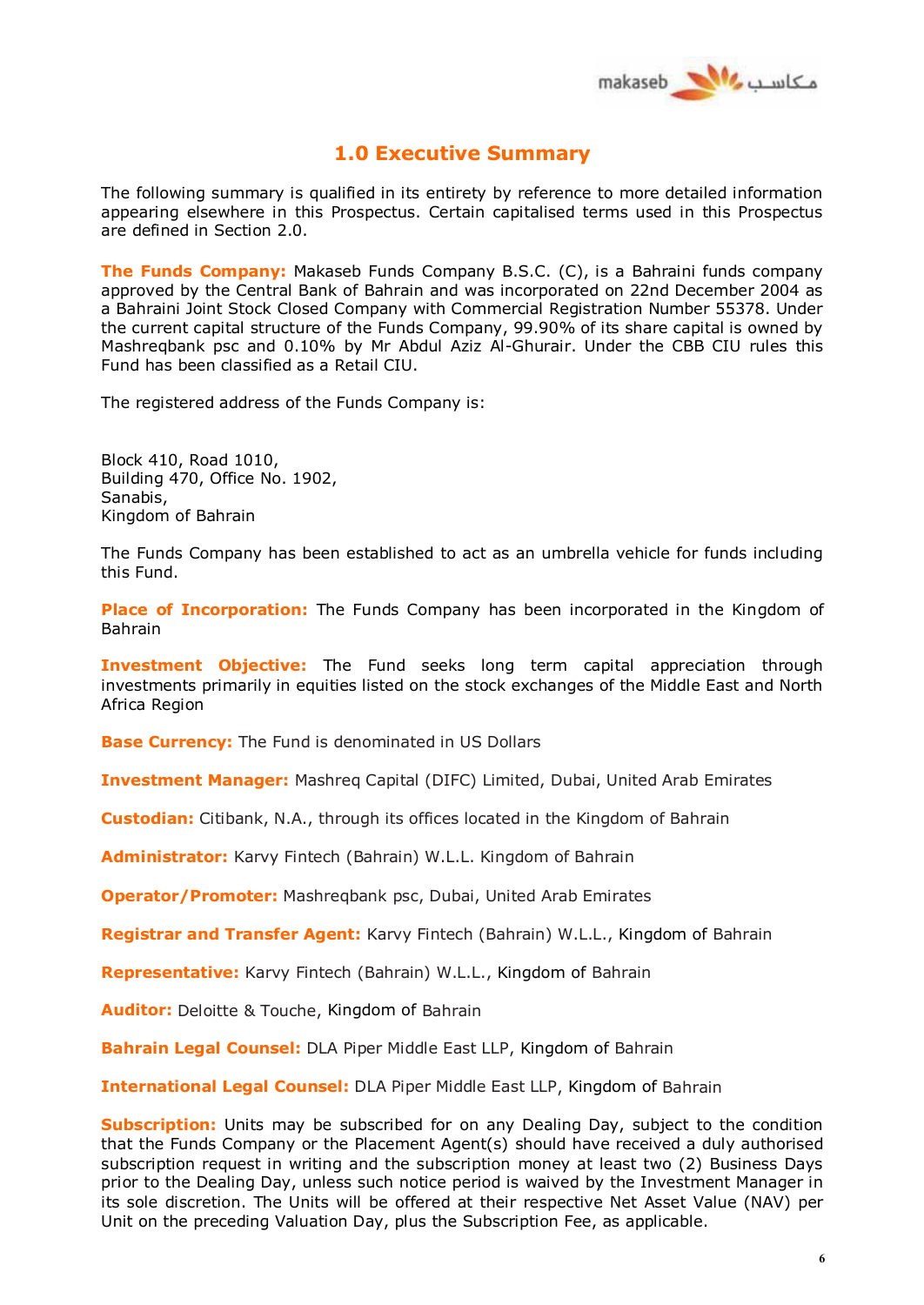

**Redemption:** Units may be redeemed on any Dealing Day, subject to the condition that the Funds Company should have received a duly authorised redemption request in writing at least two (2) Business Days prior to the Dealing Day, unless such notice period is waived by the Investment Manager in its sole discretion. The Units will be redeemed at their respective Net Asset Value (NAV) per Unit on the preceding Valuation Day. A Redemption Fee may be charged if applicable.

**Minimum Subscription:** Any initial subscription for Class B Units must be for a minimum amount of US Dollars 1,000.00 and any subsequent subscription shall be in an amount in multiples of US Dollars 1,000.00. Any initial subscription for Class DI or Class DA Units must be for a minimum amount of US Dollars 10.00 and subsequent subscription shall be USD 1.00.

**Initial Subscription Price:** US Dollars 10.00 per Class B, Class DI and Class DA Unit at the Fund or relevant share class launch date.

**Minimum Holding for Class B Units:** US Dollars 1,000.00

**Minimum Holding for Class DI and Class DA Units:** US Dollars 10.00

**Listing:** The Fund is listed on the Bahrain Bourse but may seek to list on other exchanges as the Directors may determine is necessary or appropriate

**Performance Fee:** The Performance fee to be paid by the Fund to the Investment Manager on certain performance criteria being met, as further detailed in section 7.2 of the Prospectus

**Performance Fee Calculation Period:** ends as of each 31 December

**High Water Mark:** is the highest NAV per Unit as at the end of any previous Performance Fee Calculation Period in respect of which a Performance Fee has been paid to the Investment Manager

**"Hurdle Rate"** is equal to 10 per cent

**Investment Management Fee:** A fixed fee of 2% per annum of the Net Asset Value (NAV) for Class B Units and 2.25% per annum of the NAV for Class DI and Class DA Units will be paid to the Investment Manager quarterly in arrears. The fee is accrued on each Valuation Day

**Administration Fee:** The fee payable to the Fund's Administrator for the administration of the Fund

**Custody Fee:** The fee payable to the Custodian for safe keeping the Fund's assets

**Registrar and Transfer Agent Fee:** The fee payable to the institution that acts as the Registrar and Transfer Agent and is responsible for keeping records of the Unit Holders. The Registrar and Transfer Agent also maintains records of Unit Holders and account balances and transactions, cancels and issues confirmation letters and processes Unit Holders' mailings

**Redemption Fee for Class B Units:** 3% of the Net Asset Value (NAV) if Units are redeemed at the request of the Unit Holder within the first three months of the purchase of these Units, 2% if they are redeemed within three to six months of the purchase of these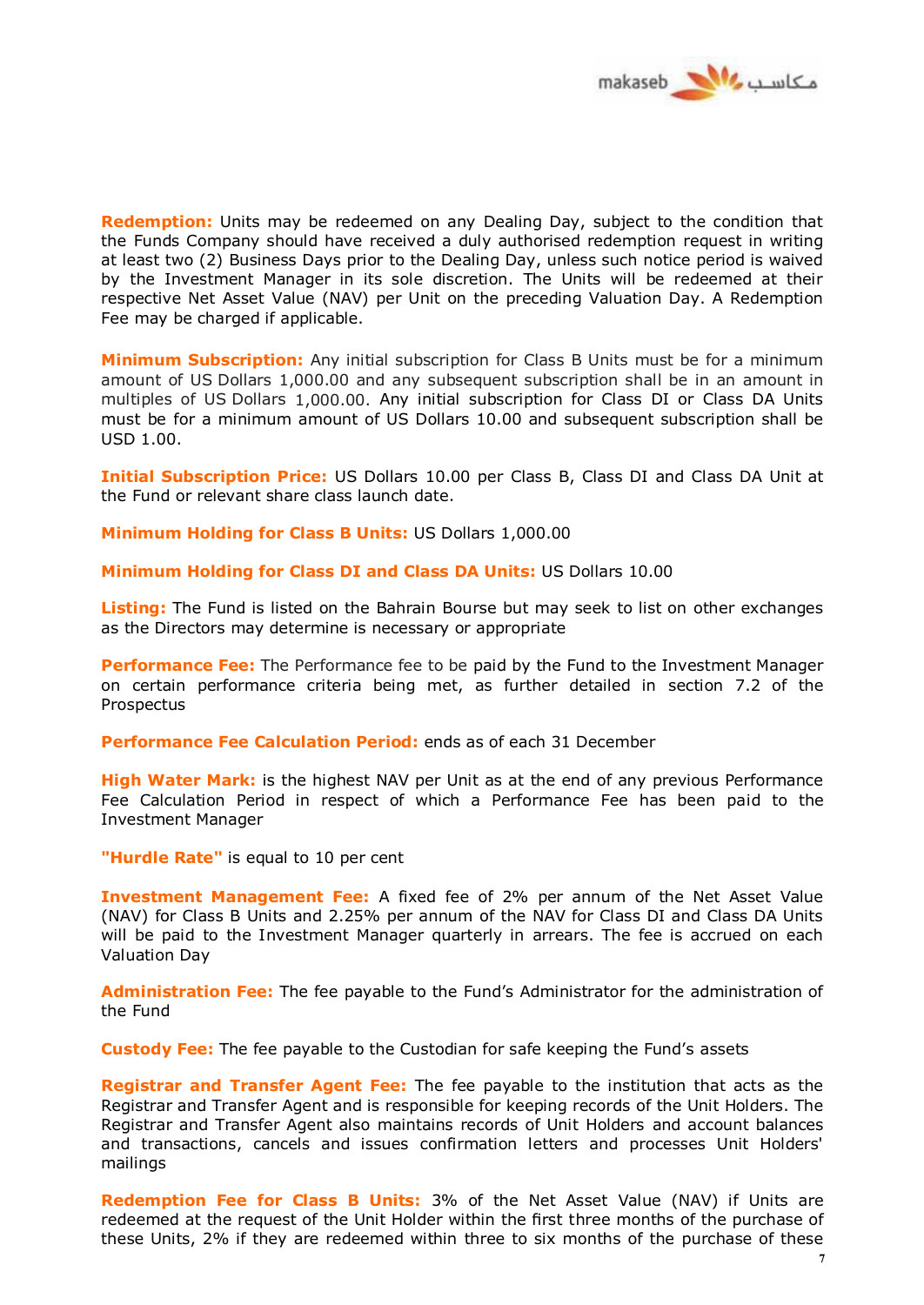

Units and 1% if they are redeemed within six to twelve months of the purchase of these Units

**Redemption Fee for Class DI and Class DA Units:** None.

**Subscription Fee for Class B Units:** Up to 2.0% of the Net Asset Value (NAV) per Unit

**Subscription Fee for Class DI and Class DA Units:** Up to 2.0% of the Net Asset Value (NAV) per Unit.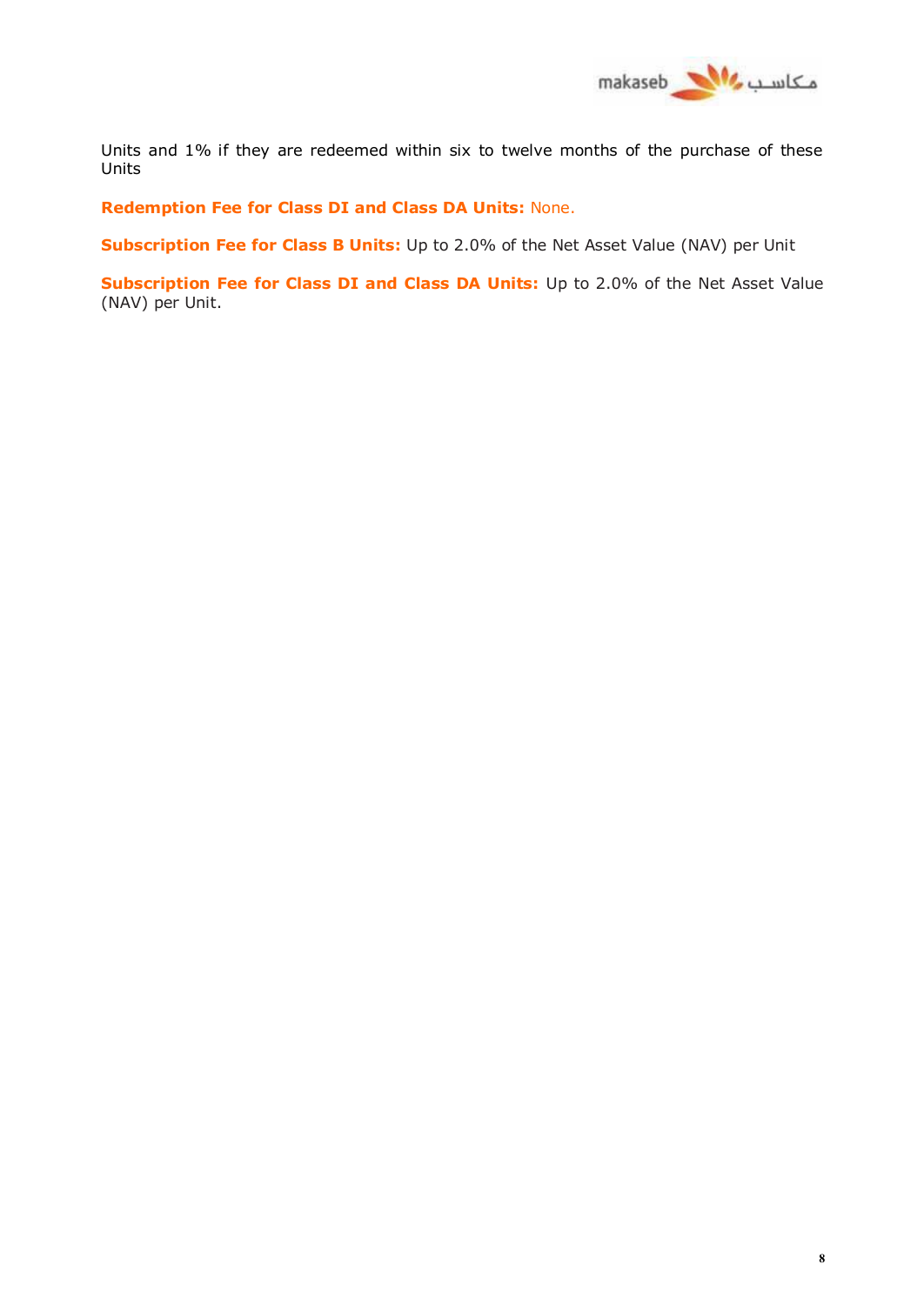

## **ADDRESSES OF PARTIES:**

#### **Custodian:**

Citibank N.A., acting through its offices located in the Kingdom of Bahrain Citigroup House 1133, Road 2819 Al Seef District 428 P.O. Box 548 Manama, Kingdom of Bahrain

#### **Administrator and Registrar, Transfer Agent**

Karvy Fintech (Bahrain) W.L.L. Zamil Tower, Office No. 74, 7<sup>th</sup> Floor P.O. Box 514, Manama Kingdom of Bahrain

#### **Representative:**

Karvy Fintech (Bahrain) W.L.L. Zamil Tower, Office No. 74, 7th Floor P.O. Box 514, Manama Kingdom of Bahrain

## **Investment Manager:**

Mashreq Capital (DIFC) Limited Unit 2803, Floor 28, Al Fattan Currency House, Tower 2, Dubai International Financial Centre, P O Box 1250, Dubai, United Arab Emirates

#### **Placement Agent:**

Mashreqbank psc Head Office P.O. Box 1250 Dubai, United Arab Emirates

#### **Auditor:**

Deloitte & Touche, Bahrain Al-Zamil Tower, Office 44, 4th Floor Government Avenue P.O. Box 421 Manama, Kingdom of Bahrain

#### **Bahrain Legal Counsel:**

DLA Piper Middle East LLP Office 701, 7 Floor, The Address Tower, Al Seef District Manama Kingdom of Bahrain

#### **International Legal Counsel:**

DLA Piper Middle East LLP Office 701, 7 Floor, The Address Tower, Al Seef District Manama Kingdom of Bahrain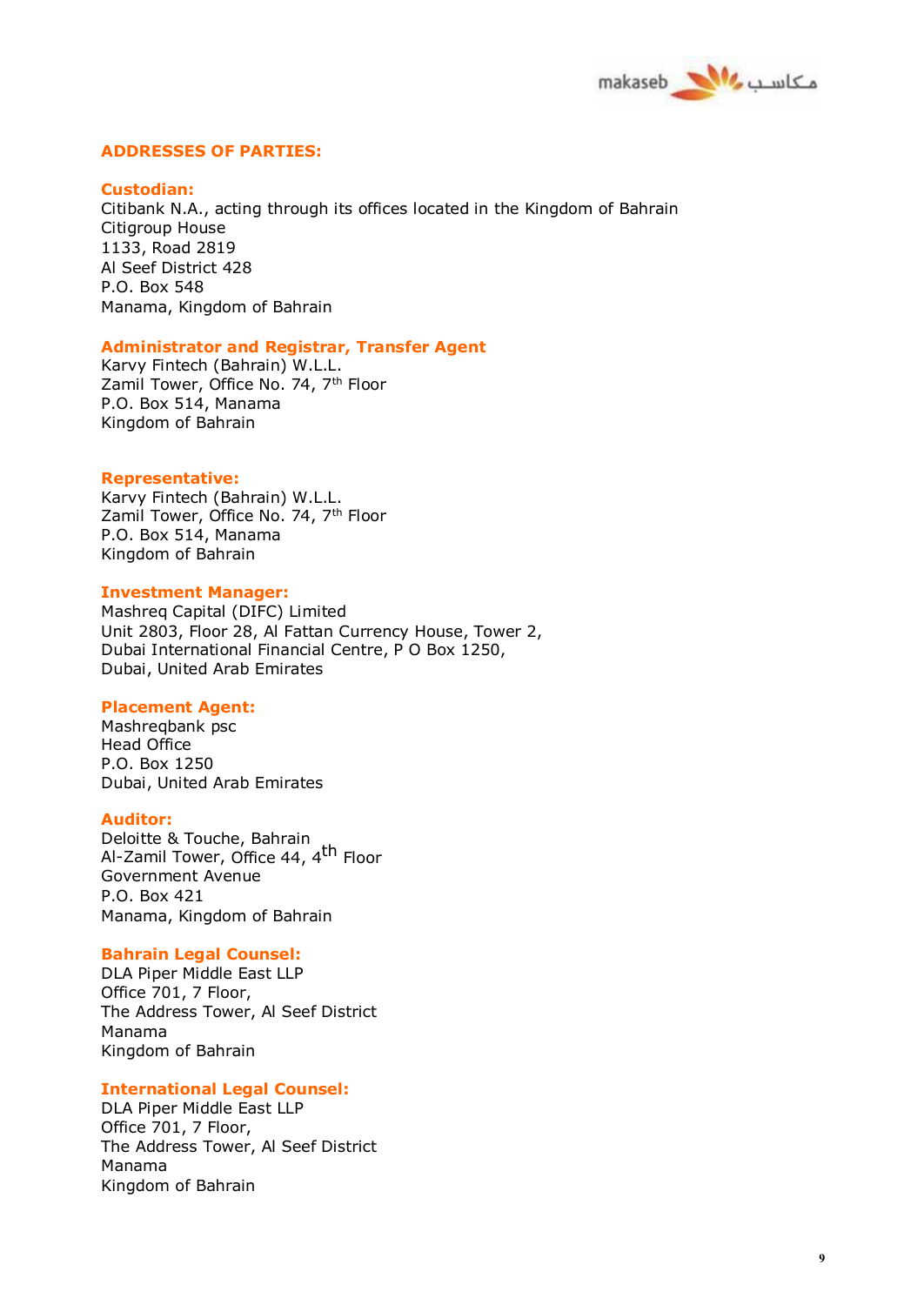

## **2.0 DEFINITIONS**

**Administration Agreement:** The administration agreement between Karvy Fintech (Bahrain) W.L.L. and the Funds Company in respect of the Fund

**Articles of Association:** The Articles of Association of the Funds Company (which are available for inspection at the Funds Company's registered office)

**Auditor:** Deloitte & Touche, Bahrain

**Base Currency:** United States Dollars

**BD:** The legal currency of the Kingdom of Bahrain

**Board of Directors:** The Board of Directors of the Funds Company acting on behalf of the Fund

**Business Day:** Means a day on which banks and financial institutions are open for normal business in both the Kingdom of Bahrain and the United Arab Emirates (UAE)

**Class B:** means ordinary Units offered to institutional and retail investors, which are accumulated through the reinvestment of profits and cash receipts without the intention to make regular distributions to unit holders. This share class is subject to certain holding thresholds.

**Class DI:** means income distributing units offered to institutional and retail investors with regular scheduled payments of distributions. Distribution amounts are determined at the discretion of the Investment Manager

**Class DA:** means Accumulation Units offered to institutional and retail investors which are accumulated through the reinvestment of profits and cash receipts without distributions to unit holders

**Custodian Agreement:** The Custodian agreement between Citibank N.A., acting through its offices located in the Kingdom of Bahrain and the Funds Company in respect of the Fund

**Dealing Day: Every Business Day** 

**Directors:** The directors of the Funds Company, as appointed from time to time

**Fixed Income Securities:** Any type of security and/or instrument issued by a third party entity for a fixed return, including but not restricted to bonds, notes, commercial paper, certificates of deposit, Islamic instruments, etc. The securities may or may not be listed

**GCC:** The Gulf Cooperation Council States

**Investment Management Agreement:** The investment management agreement between Mashreq Capital (DIFC) Limited, DIFC, Dubai, United Arab Emirates and the Funds Company in respect of the Fund's assets

**MENA:** Middle East and North Africa

**Ministry:** Ministry of Industry, Commerce and Tourism of the Kingdom of Bahrain

**Net Asset Value or NAV:** The net asset value of the Fund as determined in accordance with Section 6.0 – "Determination of Net Asset Value"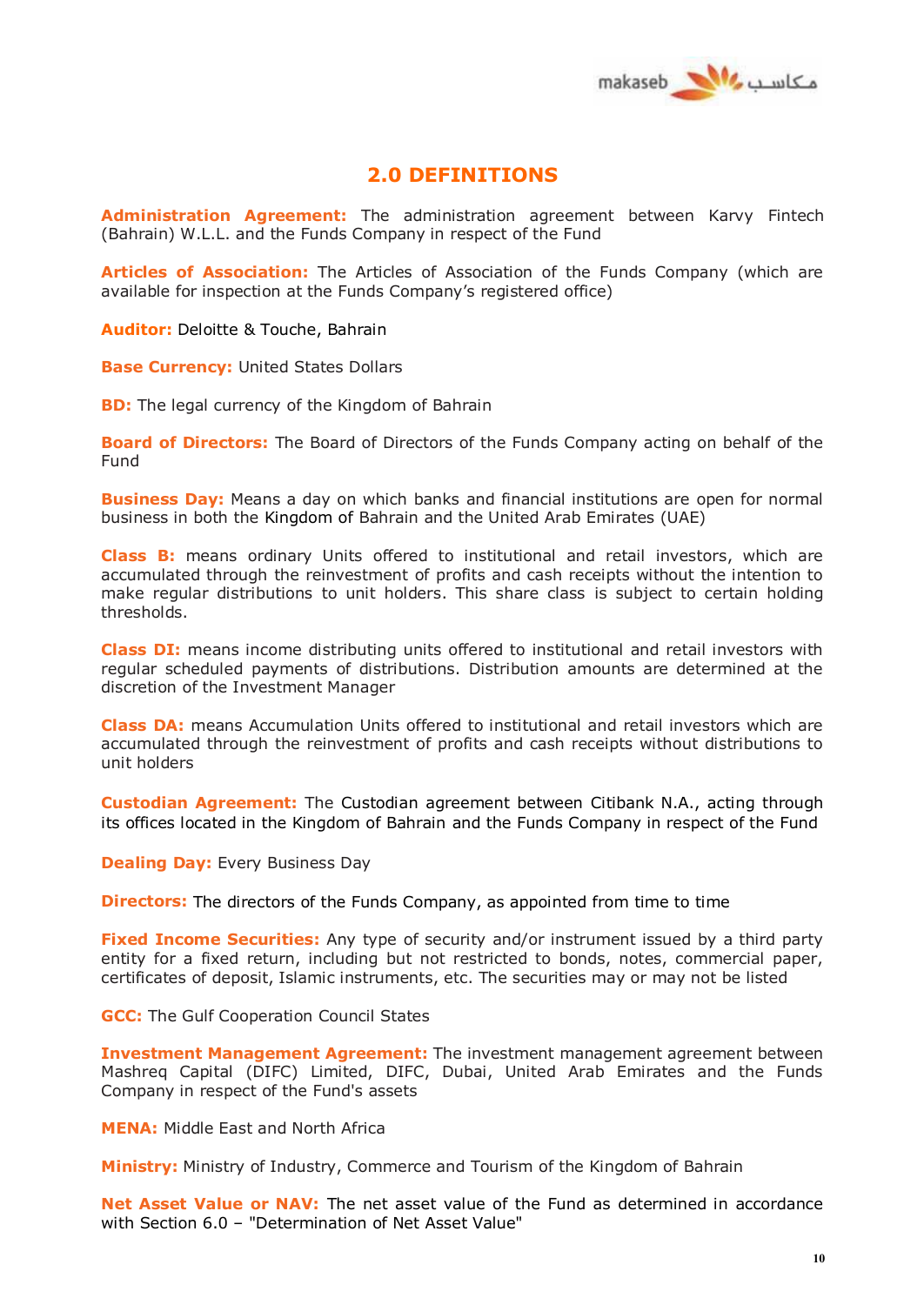

**Placement Agency Agreement(s):** The placement agency agreement between the Placement Agent(s) and the Funds Company

**Placement Agent(s):** Mashreqbank psc, Dubai, United Arab Emirates

**Prospectus:** This prospectus as amended from time to time by the Directors and approved by the Central Bank of Bahrain

**Record Date:** The date determined by the Directors on which a Unit Holder must own Units in order to be entitled to a dividend or distribution

**Redemption Form:** The redemption form to be completed and signed by a Unit Holder requesting the redemption by the Fund of part or all of his Units

**Registrar and Transfer Agency Agreement:** The registrar and transfer agency agreement between Karvy Fintech (Bahrain) W.L.L. Kingdom of Bahrain and the Funds Company

**Subscription Agreement:** The subscription agreement to be entered into by an investor to subscribe for Units, substantially under the form as attached to this Prospectus

**Target Markets:** The target markets in which the assets of the Fund will be invested as further detailed in section 3.3 "Target Markets"

**Unit Holders:** At any time, owners of Units

**Unit(s):** Each of the Class B, Class DI, and/or Class DA individual units of the Fund representing a Unit Holder's investment participation in the Fund

**US Dollar:** The legal currency of the United States of America

**VAT means:** (a) any tax imposed in the Kingdom of Bahrain and/or United Arab Emirates in compliance with The Unified VAT Agreement for The Cooperation Council for the Arab States of the Gulf on the common system of value added tax; and (b) any other tax of a similar nature, whether imposed in the Kingdom of Bahrain in substitution for, or levied in addition to, such tax referred to in paragraph (a) above or imposed elsewhere.

**Valuation Day:** Every Business Day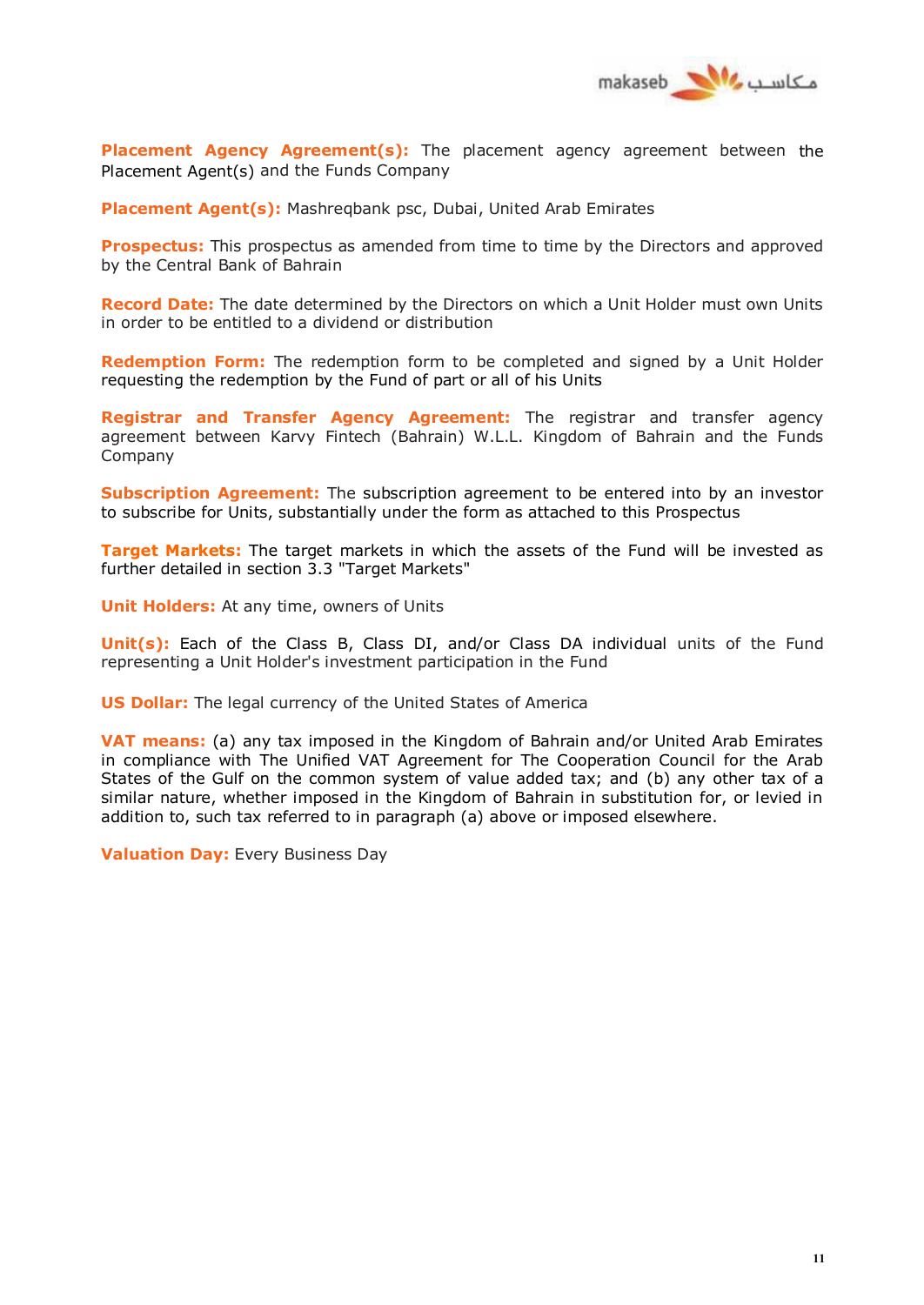

# **3.0 THE FUNDS COMPANY/THE FUND**

The Funds Company has been established in accordance with the provisions of the Bahrain Commercial Companies Law Decree Number 21, 2001. The purpose of the Funds Company is to create investment funds/collective investment undertakings and to enter into instruments for the creation and issuance of units in those investment funds/collective investment undertakings. The issued capital is BD 1,000 (at the time of incorporation of the Funds Company, approximately US Dollars 2,652). Mashreqbank psc is the Operator/Promoter of the Fund.

The Fund is an open-ended investment fund established by the Funds Company. The Fund is a collective investment scheme established pursuant to the CBB CIU Rules. The Fund is classified as a Retail CIU and has been authorised and approved by the Central Bank of Bahrain and established for a period of 25 years by the Funds Company. The life of the Fund may be extended by the Funds Company at the end of 25 years.

The Base Currency of the Fund is US Dollars. The initial subscription price for each Unit was equal to US Dollars 10.00 (ten US Dollars). The minimum initial subscription is US Dollars 1,000.00 (one thousand US Dollars) for Class B Units and US Dollars 10.00 for Class DI and Class DA Units. The Fund, being an open-end fund, will offer Units on a continuous basis by authorised Placement Agent(s), in compliance with the applicable laws and regulations. The Fund intends to seek listing on one or more stock exchanges within the GCC where its Units may be distributed. Currently Class B Units are listed on the Bahrain Bourse; it is anticipated that Class DI and Class DA Units will be listed as well.

Any change to the Prospectus must be approved by the Directors and shall be subject to the approval of the Central Bank of Bahrain and will be notified to Unit Holders at least thirty (30) calendar days before the changes take effect. For more information on these and other important matters related to the management and administration of the Fund, see Section 4.0 "Management of the Fund".

## **3.1 Investment Objective**

The Fund's primary objective is to achieve long-term capital appreciation by investing primarily in the shares of companies listed on stock exchanges of the MENA region. These investments may be made directly and through other means when deemed appropriate. The Fund may also invest in unlisted securities subject to certain conditions (see Section 3.4 "Investment Policies"). The Fund seeks to achieve competitive returns by investing in a diversified portfolio of the largest companies in the Arab markets. The Fund may make some investments in companies listed outside the MENA region subject to certain conditions (see Section 3.4 "Investment Policies").

## **3.2 Investment Strategy and Process**

The Investment Manager has substantial resources at its disposal to analyse regional economies both at a macro and micro level. The Investment Manager has developed a substantial proprietary research capability to make individual security recommendations, which include making frequent visits and maintaining close contact with management of major corporations in the broader MENA region.

When selecting investments, the Investment Manager will focus on a universe comprising primarily large blue chip companies of the Arab world. Company-specific analysis will be made in the context of a macroeconomic and political framework to determine company allocations within the Fund. In top down analysis, focus will be on such macroeconomic factors as inflation, interest and tax rates, and political climate. In bottom-up analysis, focus will be on company-specific variables, such as competitive industry dynamics, market leadership, proprietary products, services, and management expertise financial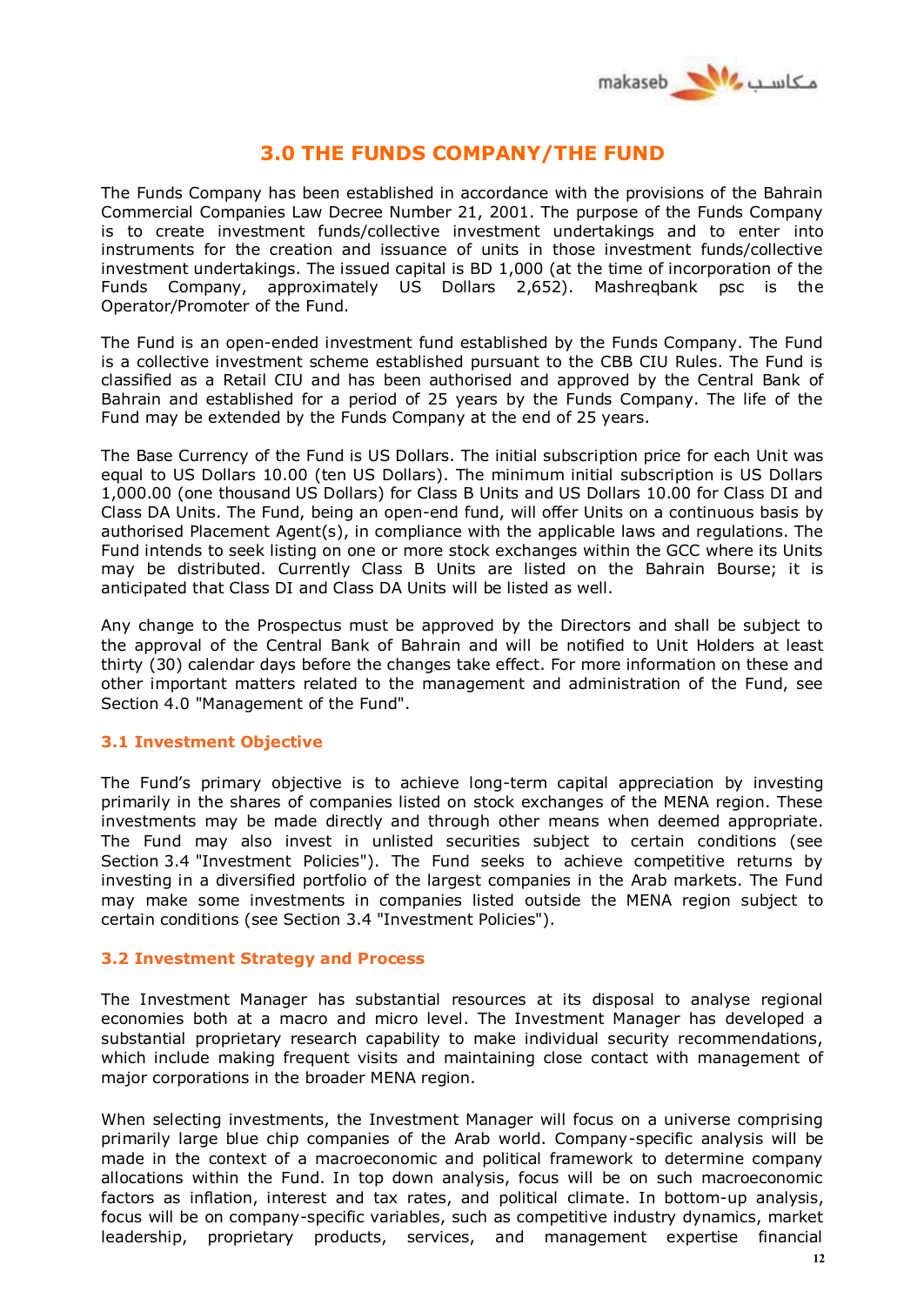

characteristics, such as returns on sales and equity, debt/equity ratios, earnings and cash flow growth will also be considered in the Investment Manager's analytical framework.

Portfolio risk can be considered to be moderate as allocations to individual stocks and sectors will be adequately diversified and broadly reflective of the MENA region stock exchanges. The Fund should be viewed as a moderate risk fund given the focus on the largest stocks in the region; however, due to the nature of emerging markets, investments in these markets should be considered risky.

## **3.3 Target Markets**

The Fund will invest primarily in blue chip companies listed on the MENA stock exchanges, including Bahrain, Egypt, Jordan, Kuwait, Lebanon, Morocco, Oman, Qatar, Saudi Arabia, Tunisia and the United Arab Emirates. Although the Fund will focus primarily on the above exchanges in order to define its investment universe, it may make investments in certain other companies or markets in line with the policies and guidelines (see below 3.4 - I. "Investment Guidelines") outlined in this Prospectus. Investments may be made directly or indirectly through sub-funds or with sub-managers as the Investment Manager deems appropriate. The Central Bank of Bahrain will be informed by the Funds Company of the appointment of any sub-managers, and the Investment Manager will remain responsible for any actions taken by these sub- managers. The Fund may invest in securities that are approved for listing on an authorised exchange, including private placements. The Fund may also invest in securities listed on stock exchanges established outside the MENA region, especially emerging Asia. These investments may be made directly or indirectly as deemed appropriate by the Investment Manager.

## **3.4 Investment Policies**

## **I. Investment Guidelines**

In conducting its investment activities, the Investment Manager shall adhere to the following policies:

- A. Investments in securities of companies listed on stock exchanges forming a part of the MENA region will comprise at least 60% of the NAV of the Fund, not more than 10% of the total NAV of the Fund will be invested with a single party and not more than 20% of the total NAV of the Fund will be invested with a single group of connected parties;
- B. Investments in Initial Public Offers (IPOs) for shares of unlisted companies in the Target Markets, is permitted up to a maximum level of 10% of the NAV of the Fund;
- C. Investments in Fixed Income Securities is permitted up to a maximum level of 40% of the NAV of the Fund;
- D. The Investment Manager is authorised to employ the services of third party investment managers, through collective investment schemes, up to a maximum of 10% of the NAV of the Fund, if it is determined to be in the best interest of Unit Holders;
- E. The Investment Manager is authorised to employ the services of third party investment managers, through segregated accounts, up to a maximum of 25% of the NAV of the Fund, if it is determined to be in the best interest of Unit Holders;
- F. The Investment Manager may invest cash balances in US Dollars and/or other convertible currencies in fixed return securities including, but not limited to, fixed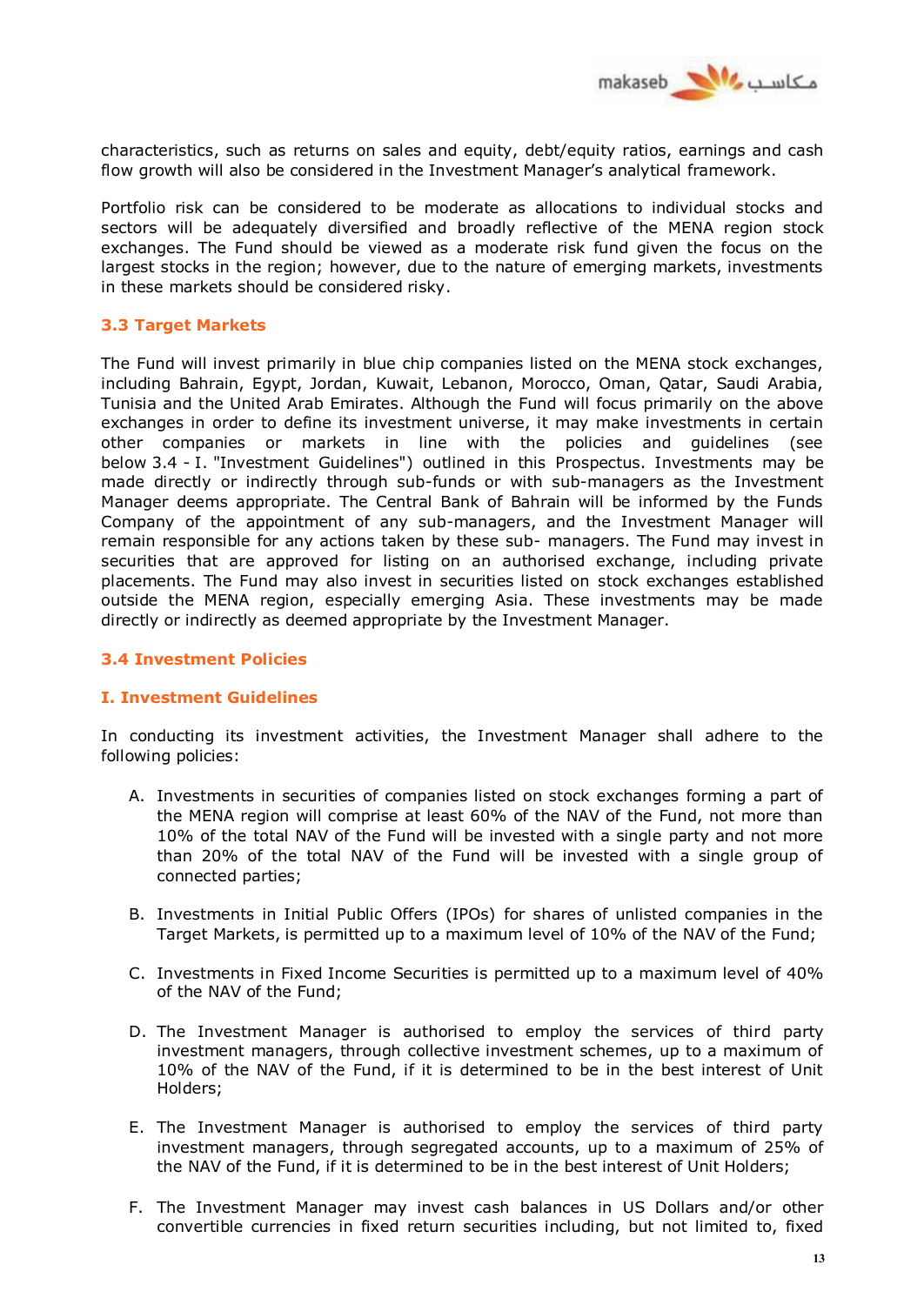

deposits, treasury bills, certificates of deposit, money market funds, and Islamic securities issued by institutions in the Target Markets, provided that a maximum of 10% of the NAV of the Fund may be placed with a single party (or group of connected counterparties);

- G. The Investment Manager may invest a maximum of 10% of the Fund's total assets in the shares of a single company and not more than 20% of the total assets of the Fund may be placed with a single group of connected parties, except as approved by Central Bank of Bahrain regulations;
- H. The Investment Manager may invest in derivative securities, synthetic instruments, and over the counter instruments/securities up to a maximum of 15% of the NAV of the Fund;
- I. The Investment Manager may arrange short term finance for the Fund to manage its liquidity requirements, provided that it does not exceed 20% of the NAV of the Fund; and
- J. The Fund's Operator/Sponsor may not be a counterparty to the securities transaction.

In the event of any limit exceptions, remedial measures will be taken to bring the same within permitted limits.

## **II. Investment Restrictions**

The Investment Manager may not conduct any of the following transactions for the account of the Fund:

- A. granting loans;
- B. granting collateral and issuing guarantees;
- C. underwriting the issuance of securities;
- D. trading in real estate;
- E. discounting bills of exchange; and
- F. investing in hedge funds.

## **3.5 Investment Risk Factors**

Investors in the Fund are warned that there are risks involved with investing in the Fund which may affect the Fund's performance, including, but not limited to the following:

- I. **High Yield Risk:** High yield securities, which are either rated below investment grade or non-rated, may be subject to greater levels of interest rate, credit and liquidity risk. High yield instruments generally are less liquid and do not trade frequently. The price may be significantly higher or lower than expected and at times, it may be difficult to sell high yield instruments promptly at an acceptable price. An economic downturn or period of rising interest rates could adversely affect the market for these securities.
- II. **Interest Rate Risk:** As nominal interest rates rise, the value of axed income securities is likely to decrease. Securities with longer maturities tend to be more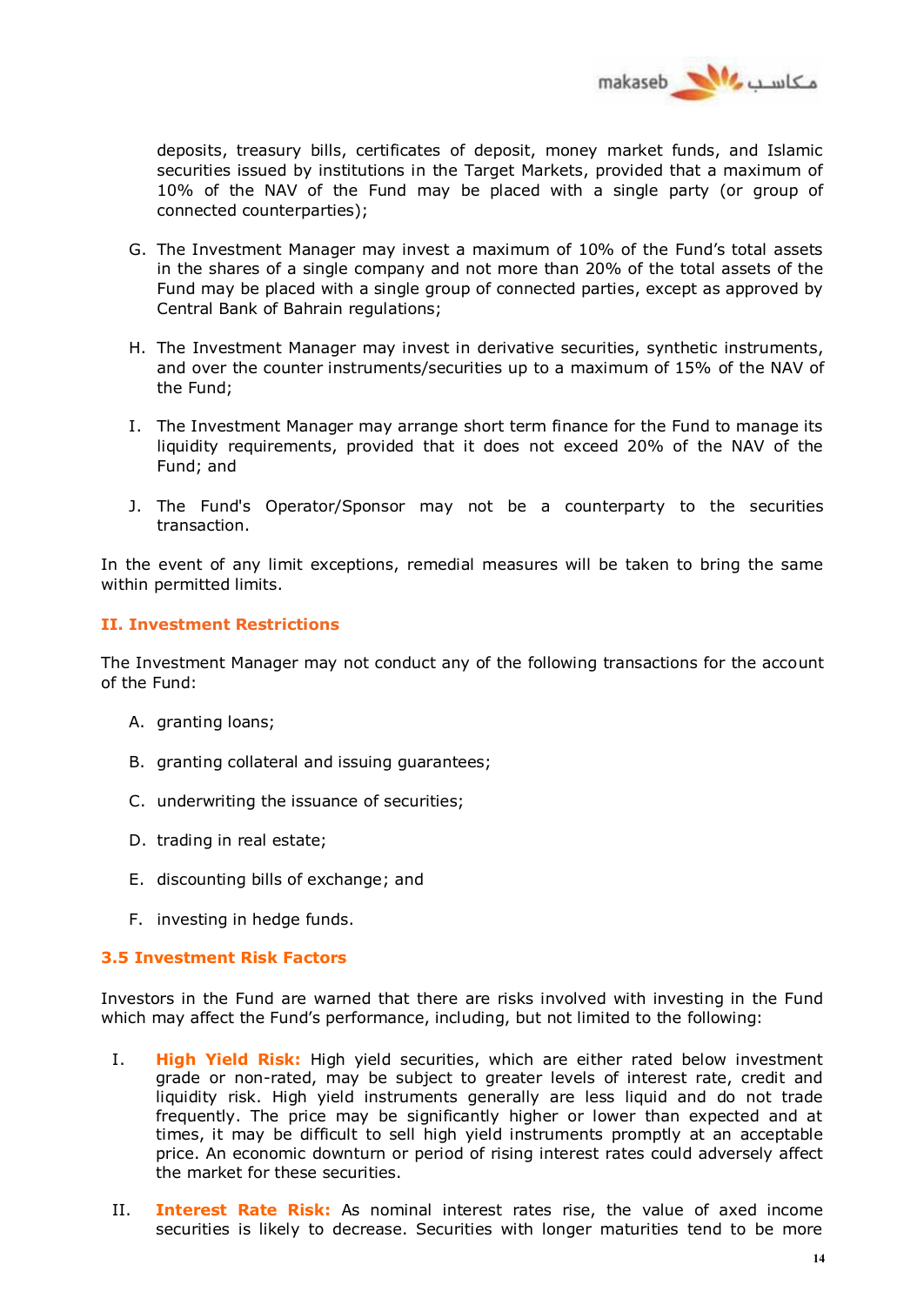

sensitive to changes in interest rates, usually making them more volatile than securities with shorter maturities.

- III. **Credit Risk:** The Fund could lose money if the issuer or guarantor of a Fixed Income Security, or the counterparty to a derivatives contract, repurchase agreement or a loan of portfolio securities, is unable or unwilling to make timely principal and/or interest payments, or to otherwise honour its obligations. Securities are subject to varying degrees of credit risk, which are often reflected in credit ratings.
- IV. **Emerging Markets Risk:** The Target Markets are considered emerging markets, and investing in emerging markets may involve special risks different from, or greater than, the risks of investing in developed countries. In particular, emerging markets are characterised by the relative lack of availability of information about issuers or markets due to lax disclosure requirements and accounting standards and/or the absence of stringent regulatory practices. In particular, the regulatory supervision, legal infrastructure and accounting, auditing, and reporting standards in emerging markets may not provide the same degree of Unit Holder protection or information to Unit Holders as would generally exist in more mature or developed markets. Valuation of assets, depreciation, exchange differences, deferred taxation, contingent liabilities and consolidation may be treated differently from international accounting standards. This may affect the valuation of the assets in which the Fund invests.
- V. **Political Risk:** The measure of a country's willingness to honour its foreign obligations and is a function of stability of country's government and its leadership, country's ideological background and country's past history with foreign investors.
- VI. **Liquidity Risk:** Liquidity risk exists when particular investments are difficult to purchase or sell. Fund's investments in illiquid securities may reduce the returns of the Fund because it may be unable to sell the illiquid securities at an advantageous time or price.
- VII. **Market Risk**: The market price of securities may go up or down, sometimes rapidly or unpredictably. Securities may decline in value due to factors affecting securities markets generally or particular industries represented in the securities markets. The value of a security may decline due to general market conditions which are not specifically related to a particular company, such as real or perceived adverse economic conditions, changes in the general outlook for corporate earnings, changes in interest or currency rates or adverse investor sentiment generally. They may also decline due to factors which affect a particular industry or industries, such as labour shortages or increased production costs and competitive conditions within an industry. During a general downturn in the securities markets, multiple asset classes may decline in value simultaneously. Past performance is not a guide for future performance. A Unit Holder may not get back the amount invested. An investment in the Fund should be regarded as long term in nature, and there can be no guarantee that the Fund's objectives will be achieved.
- VIII. **Currency Risk:** The price of the Unit is denominated in US Dollars. There is a risk that the currency of the securities will decline in value relative to the US Dollar. Currency rates in foreign countries may fluctuate significantly over short periods of time for a number of reasons, including changes in interest rates, intervention (or the failure to intervene) by central banks, or by the imposition of currency controls or other political developments.
- IX. **Derivatives Risk:** Derivatives are subject to liquidity risk, interest rate risk, market risk and credit risk. They also involve the "basis risk" - changes in the value of the derivative may not correlate perfectly with the underlying asset.
- X. **Management Risk:** The Fund is subject to management risk because it is an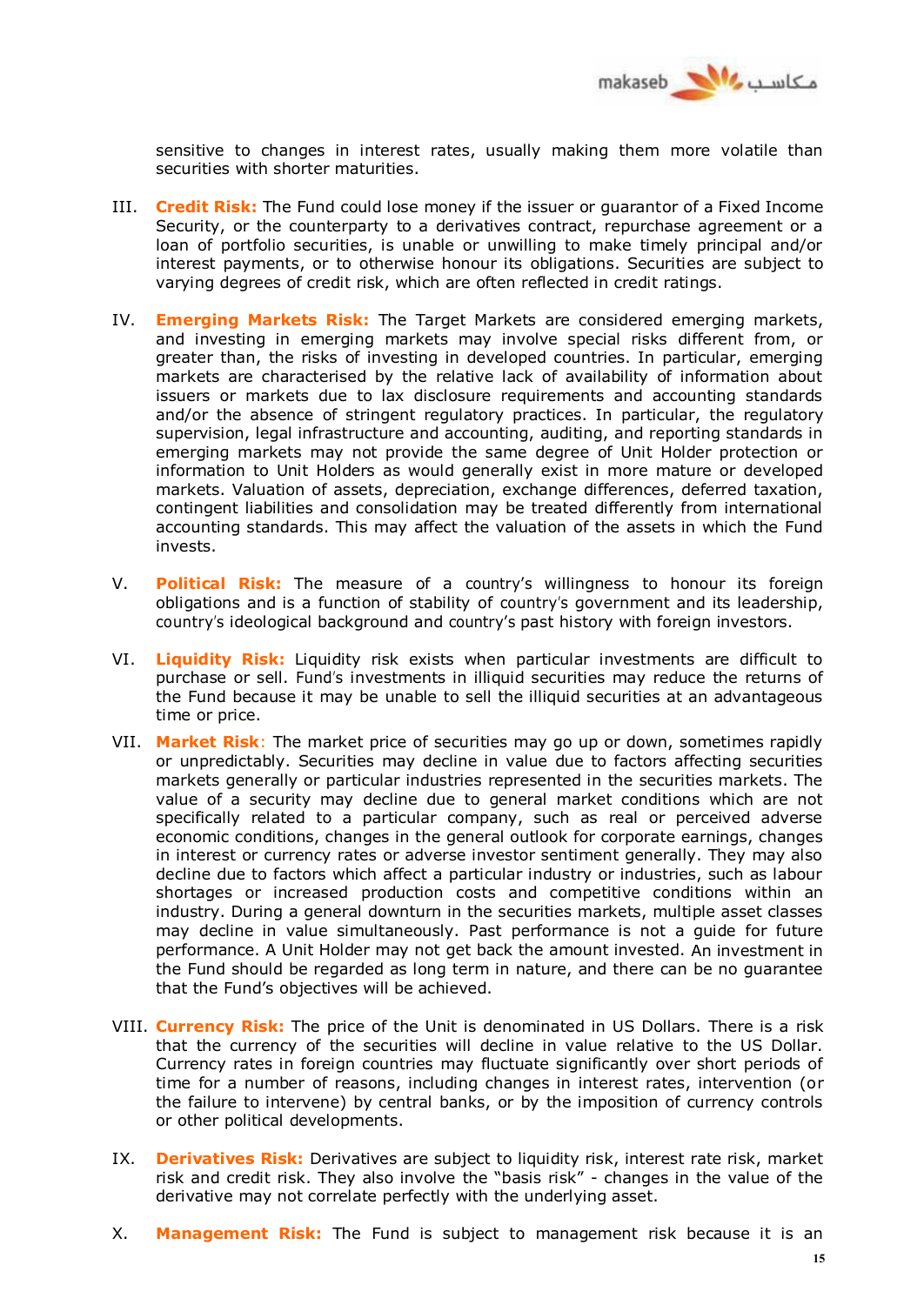

actively managed investment portfolio. The Investment Manager will apply investment techniques and risk analyses in making investment decisions for the Fund, but there can be no guarantee that these will produce the desired results.

- XI. **MENA Volatility Risks:** Potential Market Volatility in the Middle East and North Africa results from the fact that the prices of certain securities listed on stock markets in the Middle East and North Africa have been subject to sharp fluctuations and sudden declines and no assurance can be given as to the future performance of listed securities in general. Prospective investors should therefore be aware that the value of Units and the income derived from them is likely to fluctuate.
- XII. **Legislation Changes:** The information in this Prospectus is based on existing legislation which may change. The value of the Fund's investments as well as returns may be affected by uncertainties such as political developments, changes in government policies, taxation, including VAT, currency repatriation restrictions, and restrictions on foreign investments in some or all of the countries in which the Fund may directly or indirectly invest.
- XIII. **Limited Recourse:** The Funds Company is licensed by the Central Bank of Bahrain to operate one or more collective investment schemes, such as the Fund. In the event that the Funds Company operates additional collective investment schemes, Unit Holders will only have recourse to the assets of the Fund.

The above-mentioned risk factors are most likely to have a material effect on the Fund's portfolio as a whole. The Fund may be subject to additional risks other than those described above.

## **3.6 Distribution Policy**

The Board intends to declare dividends and/or distributions in respect of the Class DI Units within 20 business days once the quarter ends. The Investment Manager shall at its discretion decide the amount of any dividends to be declared or distributions to be made. Any such dividend or distribution can, at the discretion of the Investment Manager, be made out of all sources (without being exhaustive, profit, realized or unrealized gains, whether or not net of realized or unrealized losses, any dividends or distributions received from the underlying securities, profit earned, any other cash receipts, capital and generally any surpluses) and will be declared within 20 Business Days for the preceding quarter. Upon the declaration of any dividends or distributions to the Unit Holders of the relevant share classes, the Net Asset Value per Unit of the relevant class of the Fund will be reduced by the amount of such dividends or distributions. Payment of the dividends or distributions will be made as indicated on a Unit Holder's subscription form, as amended from time to time, to the account indicated on the Unit Holders register. All Unit Holders recorded in the register of the Registrar and Transfer Agent at the end of the Record Date (including the Record Date transactions) of each quarter shall be eligible for such dividend/distribution. Distributions will be paid out via bank transfer; such transfer shall be net of any transfer fees and any applicable taxes.

The Board does not currently intend to declare cash dividends or other distributions in respect of Class B Units and DA units but reserves the right to do so at any time in its discretion or if such dividends are necessary in light of prevailing market conditions. The declaration of any dividends will be made in accordance with the Law, the CBB CIU Rules and this Prospectus.

Any dividend unclaimed after a period of twelve months from the date of declaration of such dividend will be re-invested back in the favour of the specific Unit Holder.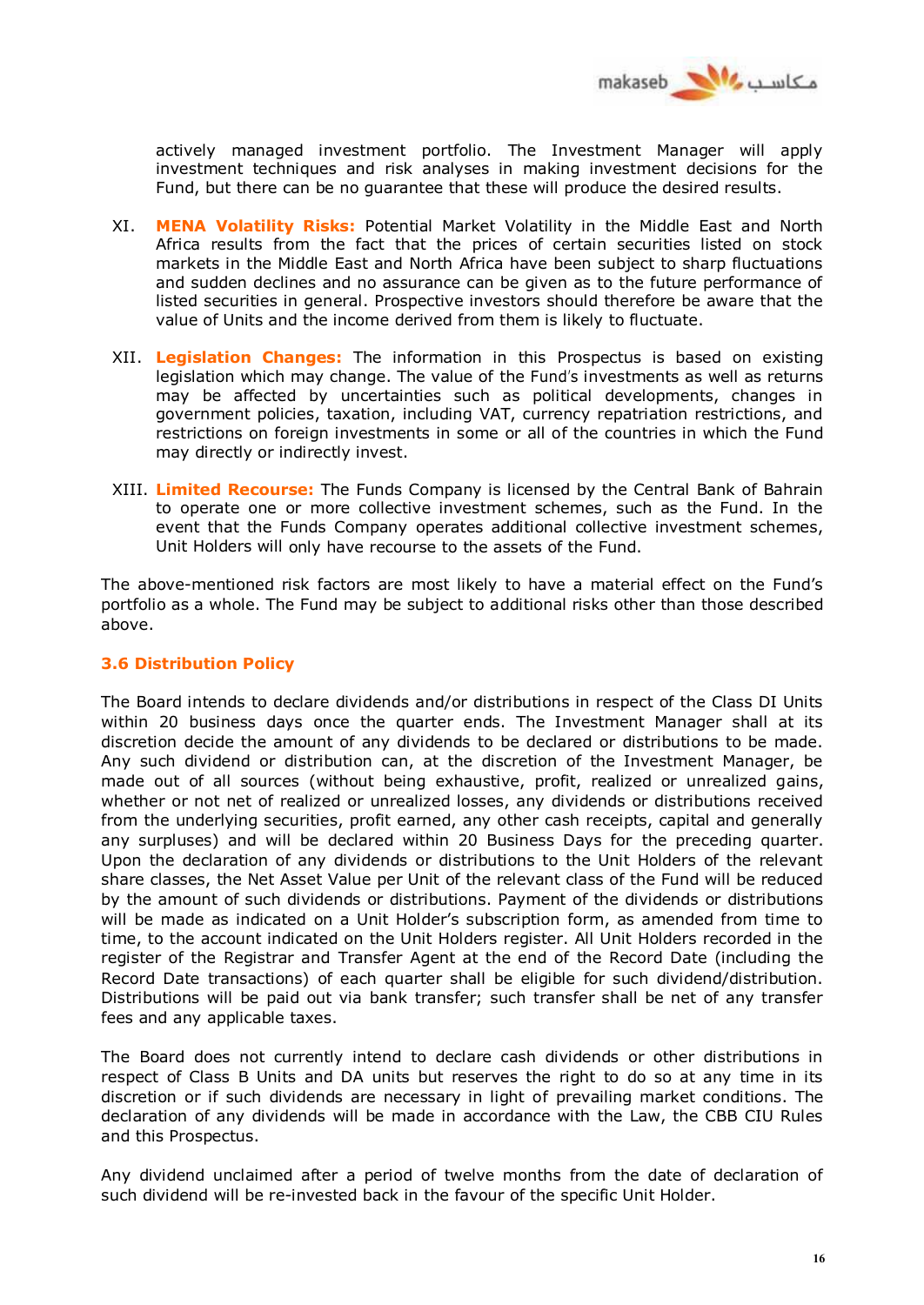

# **4.0 MANAGEMENT OF THE FUND**

## **4.1 The Directors**

The Directors have overall authority and responsibility for the operation of the Fund. The Directors will exercise supervision and control of the Fund, including deciding matters of general policy and reviewing the actions of the Investment Manager, the Custodian, the Administrator, and the Registrar and Transfer Agent. The Funds Company may appoint and replace Directors from time to time.

The following individuals have been appointed as Directors:

## **4.1.1 Mr Hammad Naqvi, Chairman**

Mr Hammad Naqvi joined Mashreq in 1996 after having spent 7 years with Bank of America in leadership roles in Corporate Finance and Treasury. He is responsible for running the FX and derivatives flow, trading business, and the proprietary Investment portfolio of the bank. He is a member of Mashreqbank's Senior Management forum and is the designated back up to the head of Treasury and Capital Markets. He is an MBA from the Institute of Business Administration in Karachi.

## **4.1.2 Mr Ali Raza Khan, Director**

Mr Ali Raza Khan is Executive Vice President and Head of Corporate Affairs – CFO and Head of HR, at Mashreqbank. He joined Mashreqbank in 1980. During the past 33 years, Mr Khan, a Chartered Accountant by profession, has served in different positions as Manager of Operations, Controller, Manager of Central Accounts Division and Division Head of Human Resources. He is a member of the Asset and Liability Committee, Information Security Committee, Investment Committee, Risk Committee, Audit and Compliance Committee, HR Committee, and the Leadership Forum of Mashreqbank. Mr Khan has been a speaker at various conferences. He is a member of the Institute of Chartered Accountants of India since 1978. Mr Khan obtained his B.Sc. from Kanpur University, India in 1973.

## **4.1.3 Mr Anuratna Chadha, Director**

Mr Anuratna Chadha was appointed as the Chief Risk Officer of Mashreq Bank in March 2019. A post graduate from IIM-Ahmedabad in India, he started his banking career in 1988. He brings expertise in risk management and wholesale banking spanning over 30 years. Chadha's well-rounded knowledge in risk management developed while he held diverse roles across multiple geographies at Citibank, such as managing the Asia Pacific wholesale credit risk review function and serving as the bank's Chief Risk Officer for Japan. In earlier roles, Chadha also functioned as the Corporate Bank Head for India and Indian Sub-Continent, Corporate Bank Head for South Africa and the Private Bank Head for India.

## **4.2 Investment Manager**

The Fund has appointed Mashreq Capital (DIFC) Limited, a UAE based entity, as the Investment manager. Mashreq Capital (DIFC) Limited is a wholly owned subsidiary of Mashreq bank psc. Mashreq Capital (DIFC) Limited, is registered as a Limited Liability Company under the Companies Law of Dubai International Financial Centre (DIFC) and is regulated by the Dubai Financial Services Authority (DFSA). The firm has a category II license and manages approximately USD 1.5 billion in assets under management across conventional and Islamic strategies in MENA Equity & Fixed Income. The product range includes funds and discretionary accounts.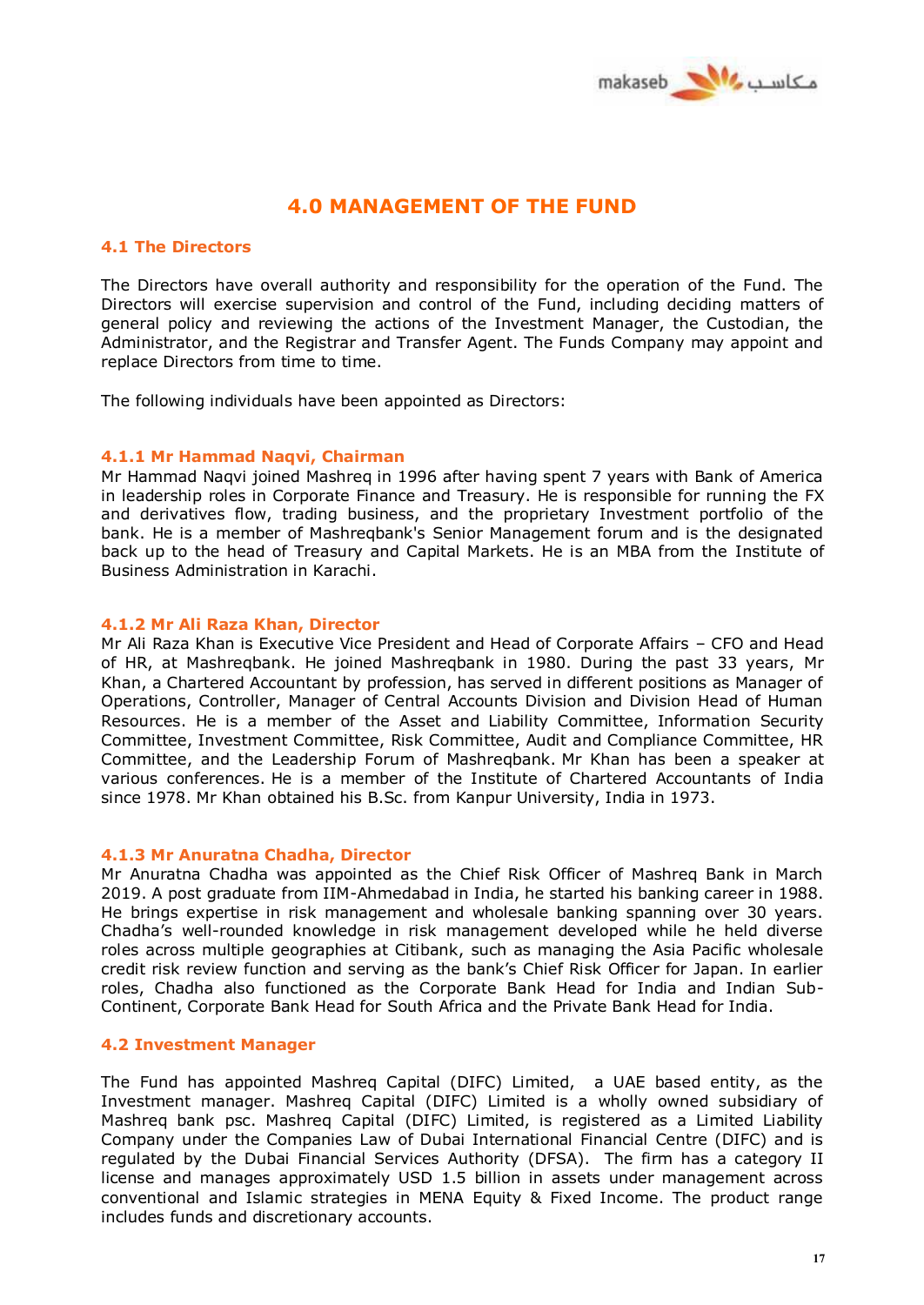

The Funds Company has appointed Mashreq Capital (DIFC) Limited as Investment Manager for the Fund pursuant to the Investment Management Agreement. The Investment Manager, with the guidance of the Directors, is responsible for the Fund's management and investment strategy. This includes overseeing the efficient operation of the Fund, ensuring the proper provision of services by the service providers, as well as developing and implementing a viable and robust investment process for the Fund. The Investment Manager should also continuously carry out and review the investment objectives of the Fund, and advise the Directors on the investment program, strategy and overall performance of the Fund on a prompt and regular basis.

## **4.3 Placement Agent**

The Funds Company acting for and on behalf of the Fund has appointed Mashreqbank psc, a UAE based public joint stock company, has been appointed as its Placement Agent pursuant to a Placement Agency Agreement. The Placement Agent has been appointed by the Funds Company to source investors for the Fund on a continuous basis in compliance with the applicable laws and regulations. The Placement Agent's duties include following AML policies and procedures, coordinating all investor follow-up efforts, receiving and forwarding to the Funds Company completed Subscription Agreements and arranging for the Funds Company to receive subscription amounts paid by investors. In addition, each Placement Agent is authorised to appoint sub-agents to assist in sourcing investors for the Fund, provided that the Placement Agent remains fully responsible for the actions of the sub-agents.

## **4.4 Custodian**

The Funds Company acting for and on behalf of the Fund has appointed Citibank, N.A., acting through its offices located in the Kingdom of Bahrain, has been appointed as Custodian of the Fund's assets pursuant to the Custodian Agreement dated 19 December 2013. Citibank, N.A. will act as the Fund's Custodian in all the markets where the Fund invests. The Custodian Agreement provides that the Custodian carries out the usual duties for the custody of securities and deposit of cash of the Fund. The Custodian will hold the Fund's assets in the name of the Fund or such other name as permitted by law.

Citibank, N.A., acting through its offices located at Citigroup House, 1133, Road 2819, Al Seef District 428, Manama, Kingdom of Bahrain, has been granted a license by the Central Bank of Bahrain to operate as an administrator and custodian for Bahraini domiciled funds in the Kingdom of Bahrain. Citibank is one of the largest financial institutions in the world. Citibank is a group with deeply embedded traditions of good corporate conduct. Headquartered in New York, Citibank, N.A. is one of the largest banking and financial services organisations in the world with a proprietary international network spanning countries and territories in Europe, the Asia-Pacific region, the Americas, the Middle East and Africa.

The Custodian is not involved with the business affairs, organisation, sponsorship or investment management of the Funds Company or the Fund. In addition, the Custodian is not responsible for the preparation of this Prospectus and therefore accepts no responsibility for any information contained in this Prospectus.

The Custodian will not participate in transactions and activities, or make any payments denominated in US Dollars, which, if carried out by a US person, would be subject to sanctions by The Office of Foreign Assets Control of the US Department of the Treasury.

In performing its duties, the Custodian may, at its expense, appoint sub-custodians and administrative support providers as its delegates and to use or participate in market infrastructures and clearance systems. The Custodian shall act in good faith and use reasonable care in the selection, continued appointment, monitoring oversight and periodic review of sub-custodians and administrative support providers. Subject to the provisions of the Custodian Agreement, the Custodian will be responsible for all actions of its sub-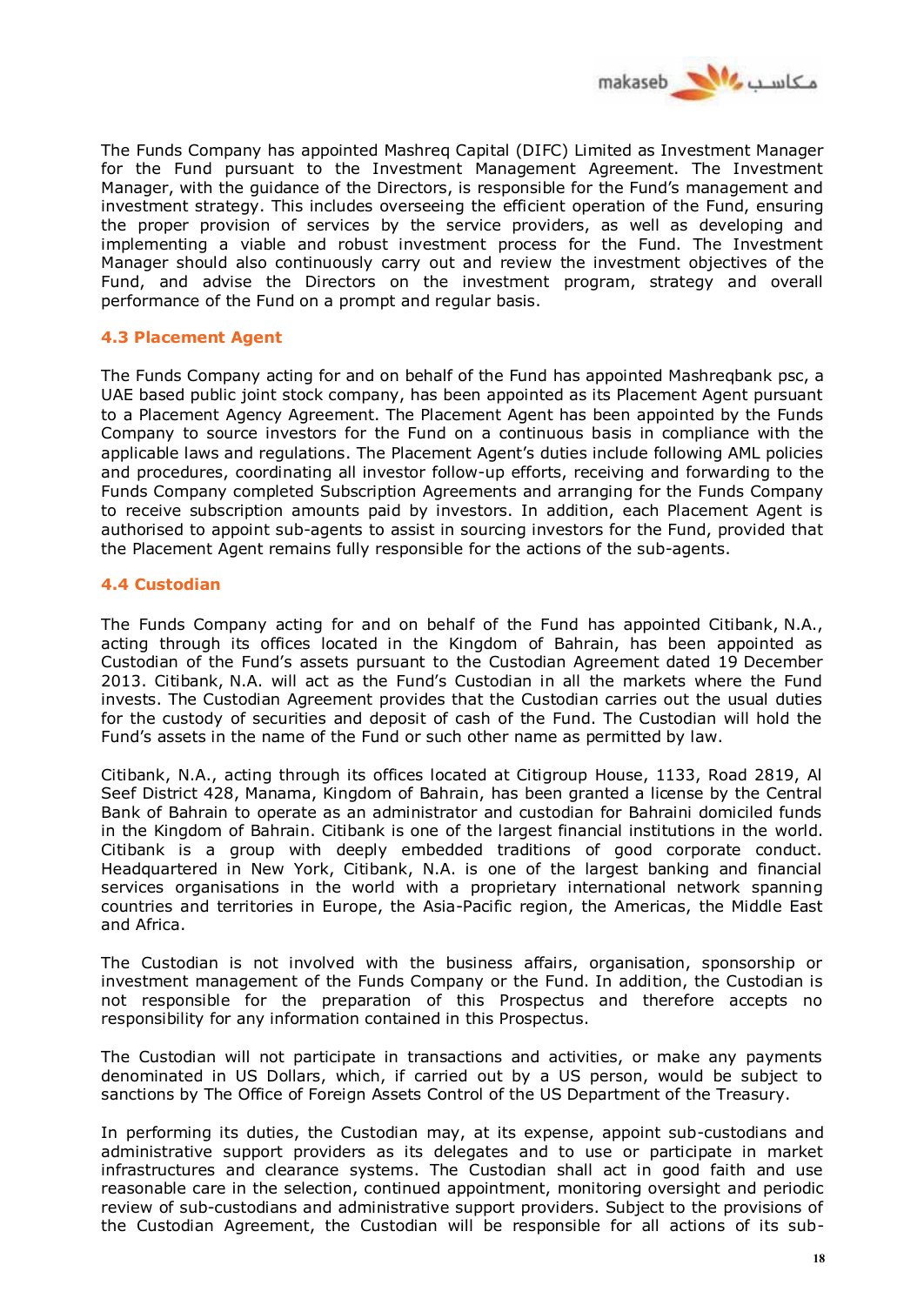

custodians which arise out of negligence, wilful misconduct or fraud. For the avoidance of doubt, the Custodian shall pay all fees incurred by the sub-custodians. The Custodian will be responsible for the monitoring and reconciliation of all accounts and records held with sub-custodians and agents (and to the extent applicable, brokers) who are not a member of the Custodian's group on a timely and regular basis. The Custodian may deposit or procure the deposit of securities with any clearance system as required by law, regulation or best market practice. The Custodian has no responsibility for selection or appointment of, or for performance by, any clearance system or market infrastructure.

The Funds Company acting for and on behalf of the Fund shall indemnify the Custodian and defend and hold the Custodian harmless from all losses, costs, damages and expenses (including reasonable legal fees) and liabilities for any claims, demands or actions (each referred to as a "**Loss**"), incurred by the Custodian in connection with the Custodian Agreement, except any Loss resulting from the Custodian's negligence, wilful misconduct or fraud. Under no circumstances will the Funds Company nor the Fund be liable to the Custodian for special or punitive damages, or consequential loss or damage, or any loss of profits, goodwill, business opportunity, business, revenue or anticipated savings, in relation to the Custodian Agreement, whether or not the relevant loss was foreseeable, or the Funds Company was advised of the possibility of such loss or damage or that such loss was in contemplation of the Custodian.

The appointment of the Custodian may be terminated by not less than 60 days' notice in writing. Termination of the Custodian Agreement is subject to the discretion of the Central Bank of Bahrain.

## **4.5 Administrator & Registrar and Transfer Agent**

The Funds Company acting for and on behalf of the Fund has appointed Karvy Fintech (Bahrain) W.L.L. as the Fund Administrator, pursuant to an Administration Agreement dated 29 February 2016. The Funds Company (acting for and on behalf of the Fund) has also appointed Karvy Fintech (Bahrain) W.L.L. as the Registrar and Transfer Agent, pursuant to a Registrar and Transfer Agency Agreement dated 29 February 2016.

Karvy Fintech (Bahrain) W.L.L. is licensed and regulated by the Central Bank of Bahrain and , provides Fund Administrator and Registrar services to its clients in the Kingdom of Bahrain and the AMCs based in other parts of the GCC for the Bahraini domiciled funds.

The Administration Agreement provides that the Administrator will be responsible for the general administration of the Fund, which includes, among other things, providing recordkeeping services, calculating the Net Asset Value of the Fund and the Net Asset Value per Unit and report those to the Board of Directors and to the Investment Manager, ensuring that the Fund's assets are invested in accordance with the Prospectus (and accordingly report to the Central Bank of Bahrain, the Board of Directors and the Investment Manager), regulatory compliance monitoring (such as breaches of the investment limits, a significant decline in the Net Asset Value of the Fund as per the CBB CIU Rules, suspension of the determination of the Net Asset Value), preparation of semi-annual and annual accounts for the Fund, the annual accounts of the Funds Company, preparing the Quarterly Statistical Report (Form CIU-QS) and report those accounts and reports to the Central Bank of Bahrain, to the Operator and to the Investment Manager, filing notices and other matters with the relevant regulators, safe keeping of the Fund's documents, maintaining records of meetings of the Board of Directors acting on behalf of the Fund, ensure the calculation of and payment of the Fund's fees and expenses and distributions and dividends and other administrative functions.

The Administrator shall furthermore prepare the Funds Company's annual financial statements and report those to the Central Bank of Bahrain, the Operator and the Investment Manager.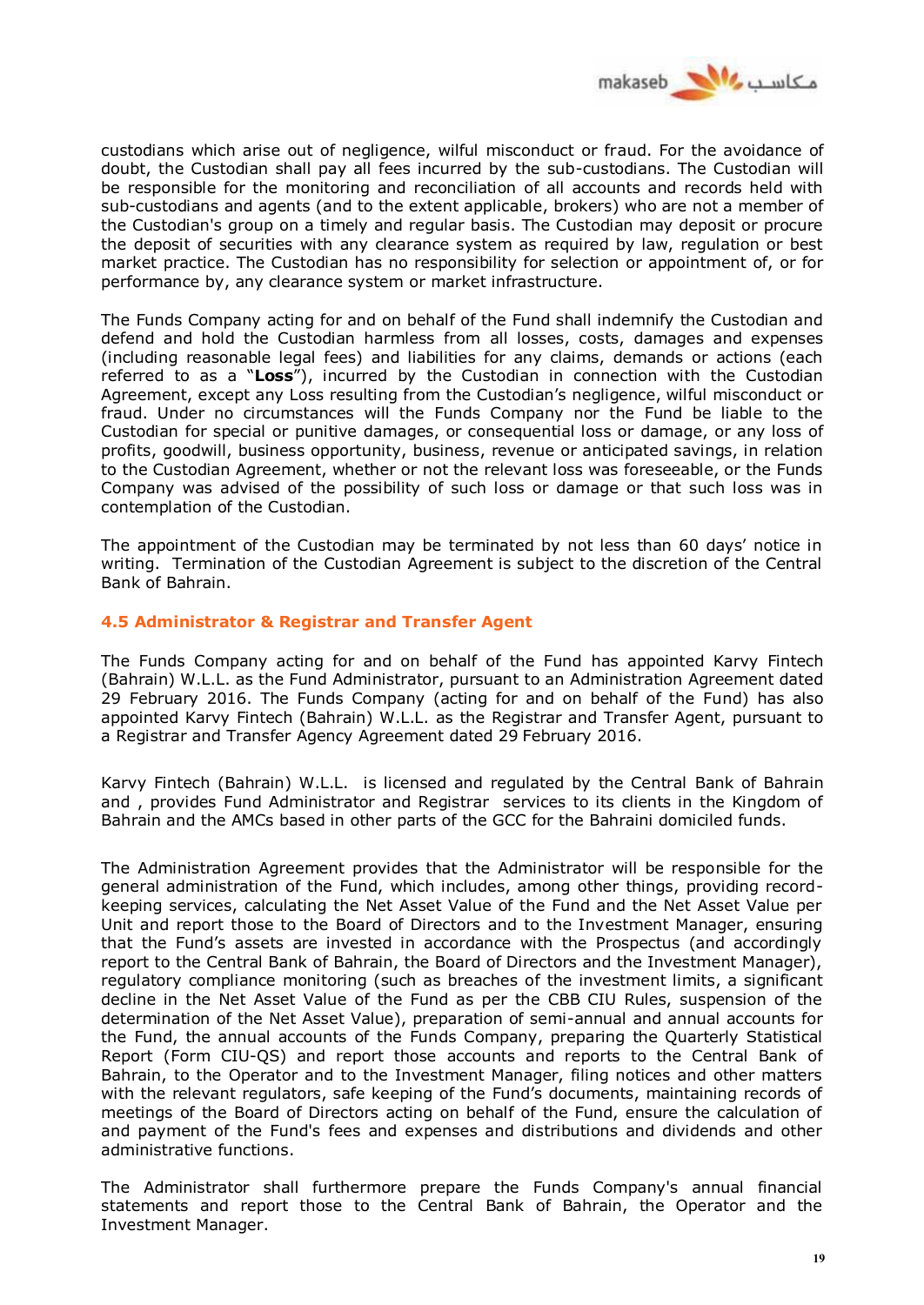

The Administrator is entitled to be indemnified by the Funds Company out of the assets of the Fund from and against any and all direct liabilities, obligations, losses, damages, penalties, actions, judgments, suits, costs, expenses and disbursements of any kind or nature whatsoever (other than those resulting from gross negligence (at the sole discretion of the Funds Company), fraud, bad faith, mismanagement or wilful default on the part of the Administrator, or on the part of its servants, agents or delegates in performing its obligations or duties under the Administration Agreement which may be imposed on, incurred by or asserted against the Administrator in performing its obligations or duties under the Administration Agreement.

The appointment of the Administrator may be terminated by not less than 90 days' notice in writing.

The Registrar and Transfer Agent shall be responsible for maintaining an accurate Unit Holders register for the Fund and for the processing and recording of the issuance, transfer and redemption of Units, issuing confirmation notices and Unit Holders statements. In absence of manifest errors, entries in the Unit Holder's Register shall be conclusive and binding.

The appointment of the Registrar and Transfer Agent may be terminated in accordance with the provisions of the Registrar and Transfer Agency Agreement.

#### **4.6 Auditors**

The Funds Company acting for and on behalf of the Fund has appointed Deloitte & Touche, Bahrain as its Auditor. The Auditors shall submit its report to the annual general meeting of the Unit Holders. Such report will be prepared in accordance with the International Financial Reporting Standards (IFRS) and will contain an opinion regarding the Fund's financial statements for the relevant financial year.

Such reports will provide an opinion regarding the Fund's financial statements and an assessment of the accounting principles used. The Auditor will also review the unaudited semi-annual financials of the Fund.

#### **4.7 Change in the service providers of the Fund**

Any change to the service providers of the Fund must be approved by the Central Bank of Bahrain, prior to the termination of the relevant agreement with such service provider.

## **4.8 Financial Year**

The financial year of the Fund shall begin on January 1 and end on December 31 of each year.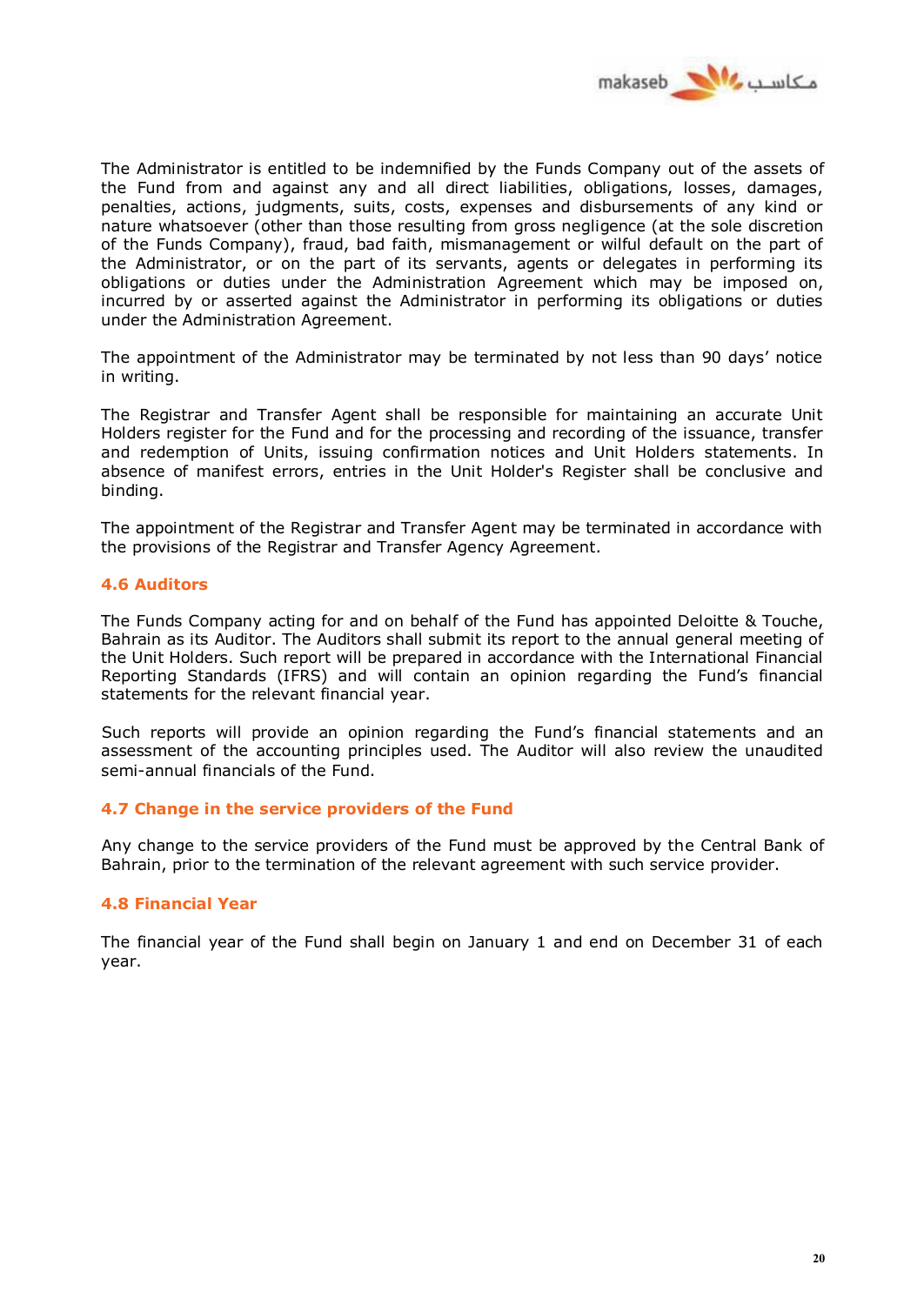

# **5.0 THE FUND PARTICIPATION**

#### **5.1 Subscription**

Class B Units are available for subscription on each Dealing Day provided the Fund has received a completed Subscription Agreement and confirmation of the receipt of cleared funds credited to the customer's investment account at least 2 Business Days prior to such Dealing Day (subject to the discretion of the Directors to waive such notice period). If the Subscription Agreement and/or cleared funds are received after the deadline, it will (unless otherwise determined by the Directors) be treated as a request for subscription on the next Dealing Day.

Class B Units will be offered at the Net Asset Value per Unit. The initial NAV per Unit was US Dollars 10.00 at the Fund's launch date. Subscriptions for Class B Units are subject to a minimum subscription of US Dollars 1,000.00. A Subscription Fee of up to a maximum of 2.0% may be charged on the subscription amount to the benefit of the Fund, unless waived by the Investment Manager in its sole discretion. Part or all of such Subscription Fee may be shared by the Fund with authorised Placement Agents.

Class DI and Class DA Units are available for subscription on each Dealing Day provided the Fund has received a completed Subscription Agreement and confirmation of the receipt of cleared funds credited to the customer's investment account at least 2 Business Days prior to such Dealing Day (subject to the discretion of the Investment Manager to waive such notice period). If the Subscription Agreement and/or cleared funds are received after the deadline, it will (unless otherwise determined by the Directors) be treated as a request for subscription on the next Dealing Day.

Class DI and Class DA Units will be offered at the Net Asset Value per Unit. The initial NAV per Unit will be US Dollars 10.00 at the launch date of Class DI and Class DA Units. Subscriptions for Class DI and Class DA Units are subject to a minimum subscription of US Dollars 10.00. A Subscription Fee of up to a maximum of 2.0% may be charged on the subscription amount to the benefit of the Fund, unless waived by the Investment Manager in its sole discretion. Part or all of such Subscription Fee may be shared by the Fund with authorised Placement Agents.

Details of the Fund's account are set out in the Subscription Agreement. The Fund, the Funds Company and the Placement Agent(s) reserve the right to reject or accept subscriptions in their absolute discretion and without assigning any reason thereof. If the Fund or its agents reject any application, any monies received by the Fund in respect of the application will be promptly returned to the applicant without interest. Prospective investors will be required to complete and return a Subscription Agreement substantially under the form as attached. The completed Subscription Agreement should be sent to the relevant authorised Placement Agent or the Funds Company details of which are provided in the Subscription Agreement.

The completed Subscription Agreement will, save as determined by the Directors, be irrevocable. It may be sent by facsimile, provided that the subscriber has signed a fax indemnity form. Following such facsimile, the original copy of the Subscription Agreement must be sent immediately by post or by internationally recognised courier. Failure to provide the original copy of the Subscription Agreement may, at the discretion of the Directors result in the rejection of the allotment of Units.

Fractions of Units will be issued to the nearest three decimal places if the subscription monies represent less than the subscription price per Unit. Subscription monies representing less than US Dollar 1.00 will not be returned to the applicant but will be used to accrue its holding of Units.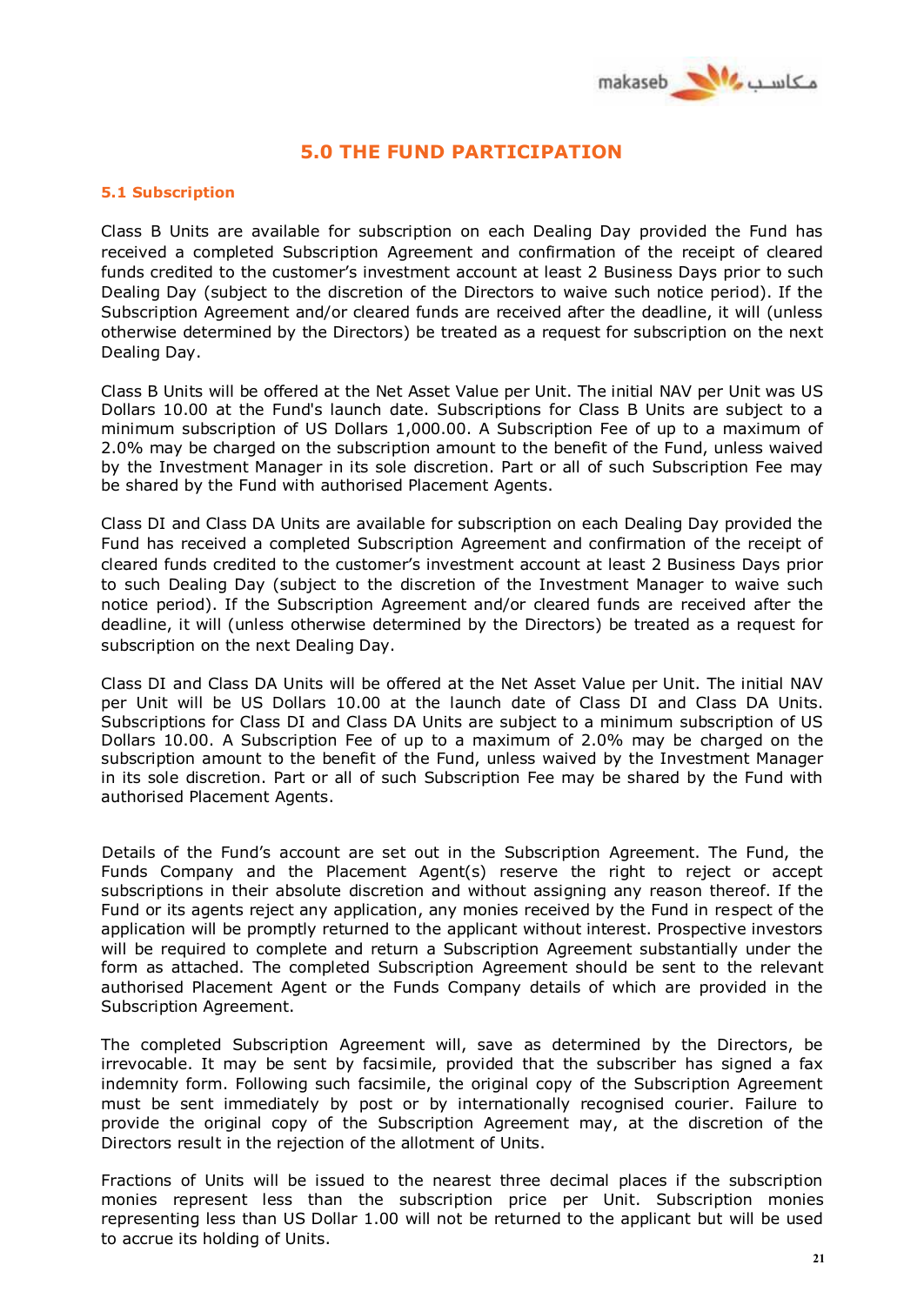

A confirmation stating the Units allotted will be sent to subscribers on approval of their application following the relevant Dealing Day and after the NAV has been calculated.

Units will be recorded in the Unit Holders register of the Fund. The Registrar and Transfer Agent will maintain the Unit Holders register of the Fund. Confirmation letters attesting the Units issued in favour of the Unit Holder will be sent to the Unit Holder by the Registrar and Transfer Agent free of charge.

## **5.2 Redemption**

Class B Units may be redeemed by the Fund at the request of a Unit Holder as of each Dealing Day at the redemption price per Unit as of such Dealing Day, provided the Unit Holder gives notice to the Investment Manager, the relevant authorised Placement Agent or the Funds Company two (2) Business Days prior to the relevant Dealing Day. The Investment Manager may in its sole discretion waive such notice period. Redemptions may be made at such other times with the consent of and upon such terms of payment as may be approved by the Investment Manager in its sole discretion.

Class DI and class DA Units, at a minimum of USD 100, may be redeemed by the Fund at the request of a Unit Holder as of each Dealing Day at the redemption price per Unit as of such Dealing Day, provided the Unit Holder gives notice to the Investment Manager, the relevant authorised Placement Agent or the Funds Company two (2) Business Days prior to the relevant Dealing Day. The Investment Manager may in its sole discretion waive such notice period. Redemptions may be made at such other times with the consent of and upon such terms of payment as may be approved by the Investment Manager in its sole discretion.

A request for redemption must be made as per the attached Redemption Form and once submitted to the Registrar and Transfer Agent, may not be withdrawn by the Unit Holder except in case of a suspension of redemptions. The consent of the Directors is required for any withdrawal of a redemption request.

Redemption proceeds may be paid in cash or in specie (underlying portfolio holdings of the Fund). If redemption proceeds have to be paid in specie, Unit Holders will be notified at least two (2) Business Days prior to such payment. Cash payments will be made in US Dollars or UAE Dirhams, as per Unit Holders' instructions, and will be remitted by wire transfer to the account from which the original investment was wired after deduction of all relevant expenses.

If on a particular Dealing Day, the amount of the aggregate redemption requests minus the amount of the aggregate subscription requests exceeds 10% of the Fund's NAV, the Fund will be entitled to reduce the redemption requests pro rata (or in such manner as the Fund may deem appropriate) amongst the Unit Holders seeking to redeem on such Dealing Day so that only the Fund's NAV is only reduced by 10%. Requests for redemption of Units which cannot be met on any one Dealing Day will be carried forward to the next Dealing Day, subject to the same provision but will be given priority over subsequent redemption requests. The Units subject to any such deferred redemption request will remain subject to the performance of the Fund. Redemption requests for the remaining Units can only be withdrawn by the Unit Holders with the approval of the Investment Manager, in its sole discretion.

For Class B units partial redemptions will be declined if these are for less than US Dollars 1,000, or if these will cause a Unit Holder to hold Units for an amount lower than the minimum holding amount unless the Directors determine otherwise in their sole discretion.

The Fund has the right upon two (2) Business Days' notice to compulsorily redeem on a Dealing Day any Unit held by a Unit Holder at the redemption price per Unit as at the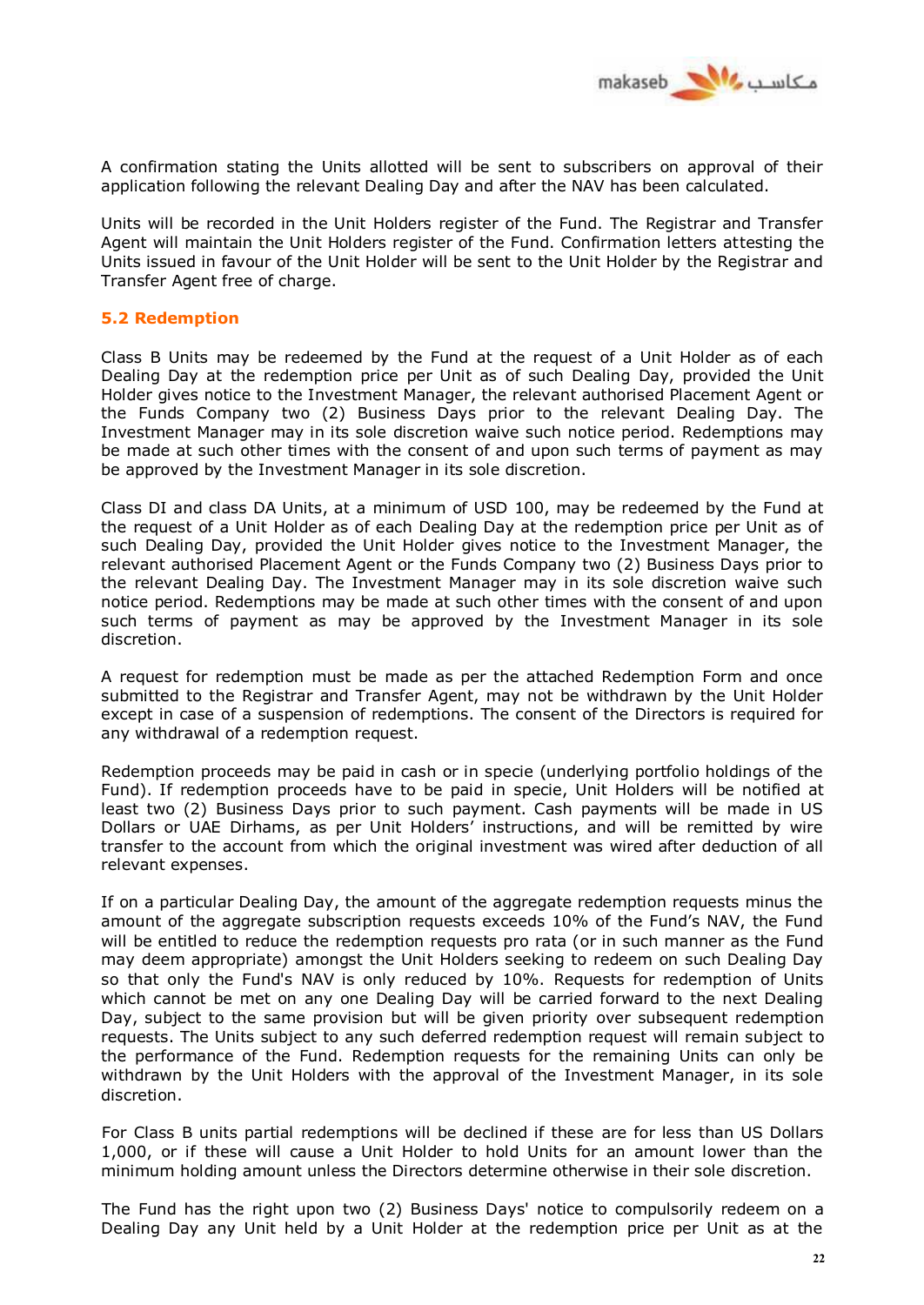

Valuation Day immediately prior to such Dealing Day for the following reasons:

- a) the Units are held for the benefit (directly or indirectly) of any Restricted Person, or any other person whose continued holding would subject the Fund, its Unit Holders, the Funds Company and/or the Investment Manager to regulation not otherwise applicable to the Fund, the Funds Company or the Investment Manager or would result in any adverse tax consequences for the Fund, its Unit Holders, the Funds Company and/or the Investment Manager;
- b) the holding amount of a Unit Holder in the Fund is less than US Dollars 1,000 or such other amount determined by the Board of Directors in its sole discretion;
- c) any of the representations of the Unit Holder in its Subscription Agreement were not true when issued or have ceased to be true;
- d) the Articles of Association of the Funds Company otherwise require such redemption; or
- e) for any reason the Fund deems appropriate.

The maximum interval between the request for redemption and the dispatch of the redemption proceeds to the customer's investment account with a licensed institution will be ten (10) Business Days.

#### **5.3 Redemption Price**

The redemption price for Class B Units will be equal to the NAV per Unit as determined on the relevant Valuation Day. A redemption fee of 3% of the Net Asset Value (NAV) may be charged to the benefit of the Fund if Units are redeemed by the Unit Holder within the first three months of their purchase, 2% if they are redeemed between three to six months, and 1% if they are redeemed between six to twelve months, unless waived by the Investment Manager in its sole discretion. Part or all of such Redemption Fee may be shared by the Fund with authorised Placement Agents. No Redemption Fee will be payable if the Units are redeemed at the request of a Unit Holder after a holding period of more than twelve months.

The redemption price for Class DI and Class DA Units will be equal to the NAV per Unit as determined on the relevant Valuation Day.

## **5.4 Suspension of Subscription and Redemption of Units**

The Fund may temporarily suspend the determination of the Net Asset Value per Unit and the subscription and redemption of Units upon the occurrence of one or more of the following events:

- 1. When any Exchange/System on which a substantial portion of the Fund's investments are quoted or dealt is closed otherwise than for ordinary holidays, or during which dealings therein are restricted or suspended in a way that affects the valuation of the Fund's assets;
- 2. The existence of any state of affairs which constitutes, in the opinion of the Directors, an emergency as a result of which disposal or the valuation of the Fund's assets would be impractical;
- 3. If on account of restrictions affecting the transfer of funds, transactions on behalf of the Fund are rendered impracticable or if purchase, sale, deposits and withdrawals of Fund assets cannot be effected in the normal course of business;
- 4. If an order by a Bahraini court or Bahraini regulatory body is issued requiring such suspension. During the suspension period, the Fund shall not issue, redeem, transfer or switch (convert) Units. Where a suspension occurs as described above, the Registrar and Transfer Agent shall notify the Central Bank of Bahrain, as soon as possible and with the reasons thereof. Prior approval from the Central Bank of Bahrain will be sought before recommencement of calculation of the Net Asset Value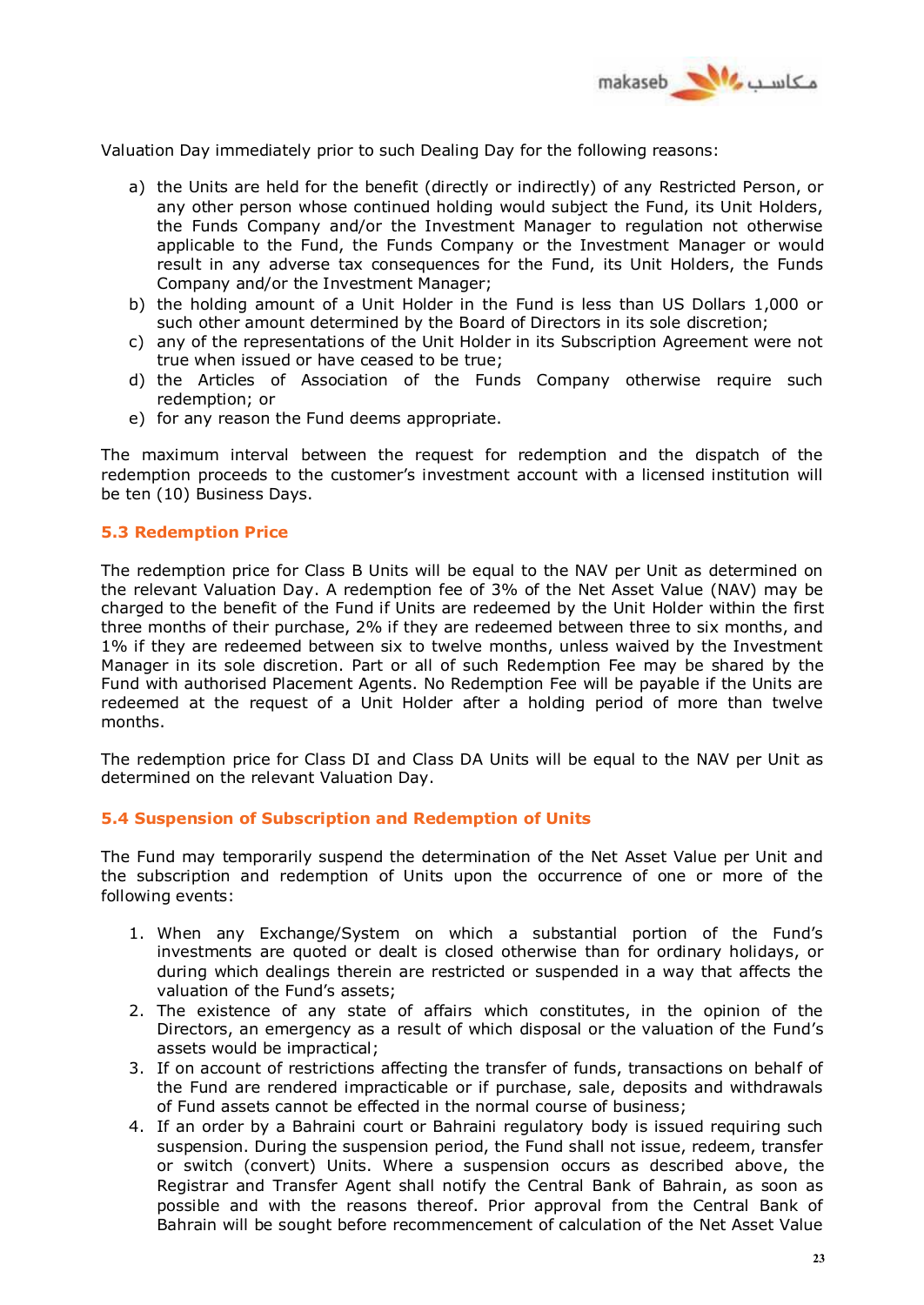

per Unit.

## **5.5 Listing and Transfer of Units**

Currently the Class B Units are listed on the Bahrain Bourse; it is anticipated that Class DI and Class DA Units will be listed as well. The Fund may seek listing of the Units on any Stock Exchange, especially other GCC Stock Exchanges. The Investment Manager does not intend at this time to make a secondary market in the Units, but may do so in the future.

The Units may not be directly or indirectly sold, transferred, or assigned, by operation of law or otherwise, without the prior written consent of the Funds Company. Any attempt by a Unit Holder to transfer Units will not be recognised by the Funds Company and the ownership of such Units will remain with the relevant original Unit Holder. Transferees shall be subject to the same terms and conditions as subscribers including but not limited to the provision of information, documents and minimum subscription amount. No transfer will be effected unless a transfer form is completed and signed by both the seller and purchaser or their respective agents and submitted to the Registrar and Transfer Agent.

## **5.6 Ownership Restrictions and Compulsory Redemption**

Investors may subscribe for Units provided legislation or regulations in Bahrain and in their country of citizenship, residence, domicile or incorporation permits them to do so. Persons who have not reached legal majority age are not allowed to subscribe for Units unless he/she has the written authorisation of his/her lawful guardian.

US persons or US residents as defined in regulations under the US Securities Act of 1933 are not allowed to subscribe.

The Fund may compulsorily redeem any Unit, at the prevailing Net Asset Value per Unit, if the Funds Company or the Investment Manager, in their absolute discretion, determine that the holding of any Unit by the relevant Unit Holder is in contravention of any applicable laws or regulations or would result in adverse tax consequences or additional regulation of the Fund, the Funds Company or the Investment Manager.

## **5.7 Foreign Account Tax Compliance Act**

Sections 1471 through 1474 of the U.S. Internal Revenue Code of 1986 ("**FATCA**") impose a new reporting regime and potentially a thirty per cent (30%) withholding tax with respect to certain payments to (a) any non-U.S. financial institution (a **foreign financial institution**, or **FFI** (as defined by FATCA)) that does not become a **Participating FFI** by entering into an agreement with the U.S. Internal Revenue Service ("**IRS**") to provide the IRS with certain information in respect of its account holders and investors or is not otherwise exempt from or in deemed compliance with FATCA; and (b) any investor (unless otherwise exempt from FATCA) that does not provide information sufficient to determine whether the investor is a U.S. person or should otherwise be treated as holding a "United States Account" of the Fund (a **Recalcitrant Holder**). The Fund is classified as an FFI.

The new withholding regime will be phased in beginning 1 July 2014 for payments from sources within the United States of America and will apply to "foreign passthru payments" (a term not yet defined) no earlier than 1 January 2017. This withholding would potentially apply to payments in respect of: (a) any investments characterised as debt (or which are not otherwise characterised as equity and have a fixed term) for U.S. federal tax purposes that are issued on or after the "grandfathering date", which is the date that is six (6) months after the date on which final U.S. Treasury regulations defining the term foreign passthru payment are filed with the Federal Register, or which are materially modified on or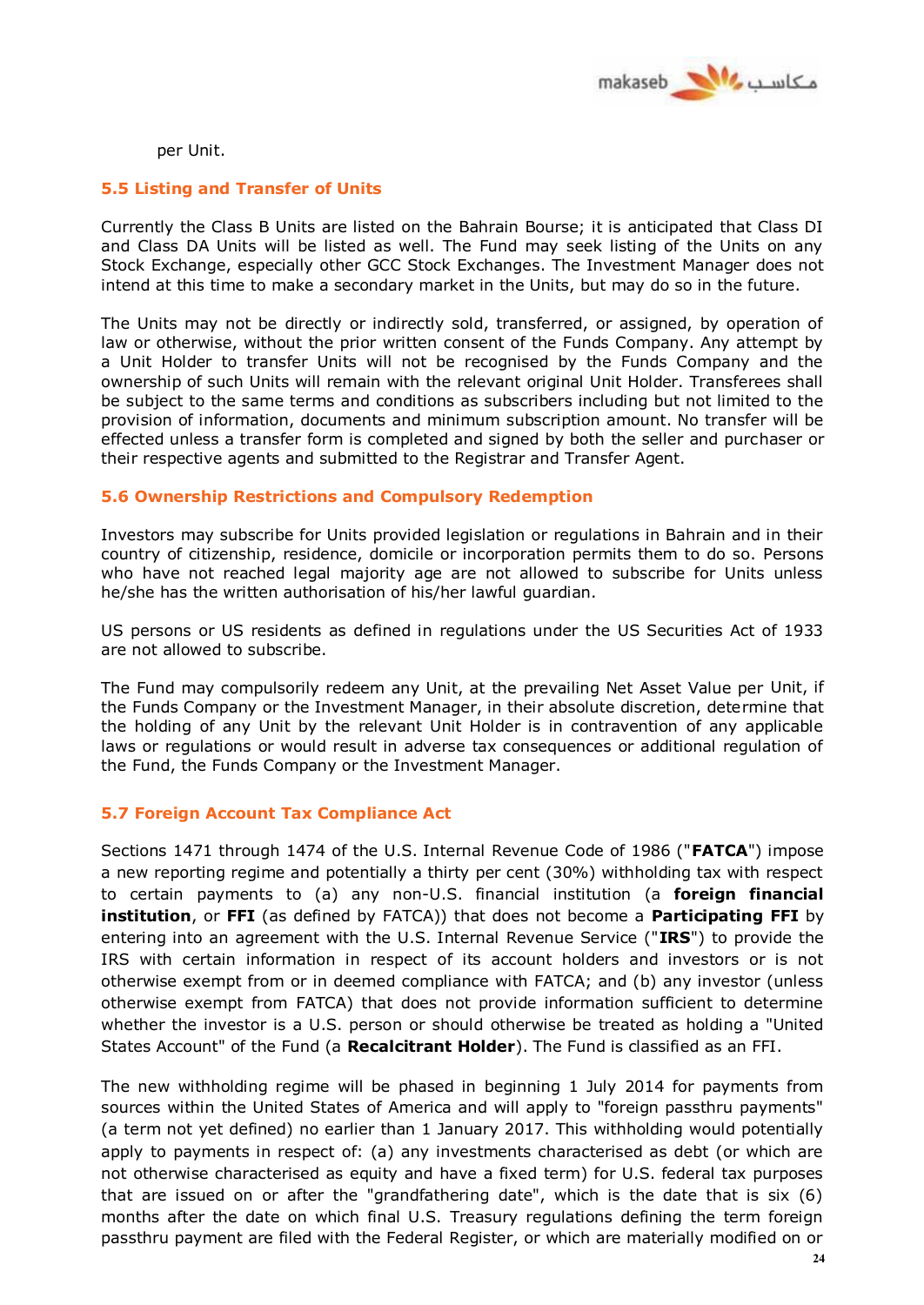

after the grandfathering date; and (b) any investments characterised as equity or which do not have a fixed term for U.S. federal tax purposes, whenever issued.

The United States of America and a number of other jurisdictions have announced their intention to negotiate intergovernmental agreements to facilitate the implementation of FATCA (each, an "**IGA**"). Pursuant to FATCA and the "Model 1" and "Model 2" IGAs released by the United States of America, an FFI in an IGA signatory country could be treated as a "Reporting FI" not subject to withholding under FATCA on any payments it receives. Further, an FFI in a Model 1 IGA jurisdiction generally would not be required to withhold under FATCA or an IGA (or any law implementing an IGA) (any such withholding being **FATCA Withholding**) from payments it makes. The Model 2 IGA leaves open the possibility that a Reporting FI might in the future be required to withhold as a Participating FFI on foreign pass thru payments and payments that it makes to Recalcitrant Holders. Under each Model IGA, a Reporting FI would still be required to report certain information in respect of its account holders and investors to its home government or to the IRS. The United States of America and Bahrain have reached an agreement in substance and an IGA based largely on the Model 1 IGA (the **US-Bahrain IGA**) is treated as "in effect" by U.S. Treasury.

The Fund expects to be treated as an FFI pursuant to the US-Bahrain IGA. However, no assurance can be given that the Fund will be treated as an FFI. If the Fund becomes a Participating FFI under FATCA, the Fund and financial institutions through which payments on the Units are made may be required to withhold FATCA Withholding if: (a) any FFI through or to which payment on such Units is made is not a Participating FFI, a Reporting FI, or otherwise exempt from or in deemed compliance with FATCA; or (b) an investor is a Recalcitrant Holder.

FATCA is particularly complex and its application is uncertain at this time. The above description is based in part on regulations, official guidance and the US-Bahrain IGA, all of which are subject to change or may be implemented in a materially different form. Prospective investors should consult their tax advisers on how these rules may apply to the Fund and to payments they may receive in connection with the Units.

TO ENSURE COMPLIANCE WITH IRS CIRCULAR 230, EACH TAXPAYER IS HEREBY NOTIFIED THAT: (A) ANY TAX DISCUSSION HEREIN IS NOT INTENDED OR WRITTEN TO BE USED, AND CANNOT BE USED BY THE TAXPAYER FOR THE PURPOSE OF AVOIDING U.S. FEDERAL INCOME TAX PENALTIES THAT MAY BE IMPOSED ON THE TAXPAYER; (B) ANY SUCH TAX DISCUSSION WAS WRITTEN TO SUPPORT THE PROMOTION OR MARKETING OF THE TRANSACTIONS OR MATTERS ADDRESSED HEREIN; AND (C) THE TAXPAYER SHOULD SEEK ADVICE BASED ON THE TAXPAYER'S PARTICULAR CIRCUMSTANCES FROM AN INDEPENDENT TAX ADVISER.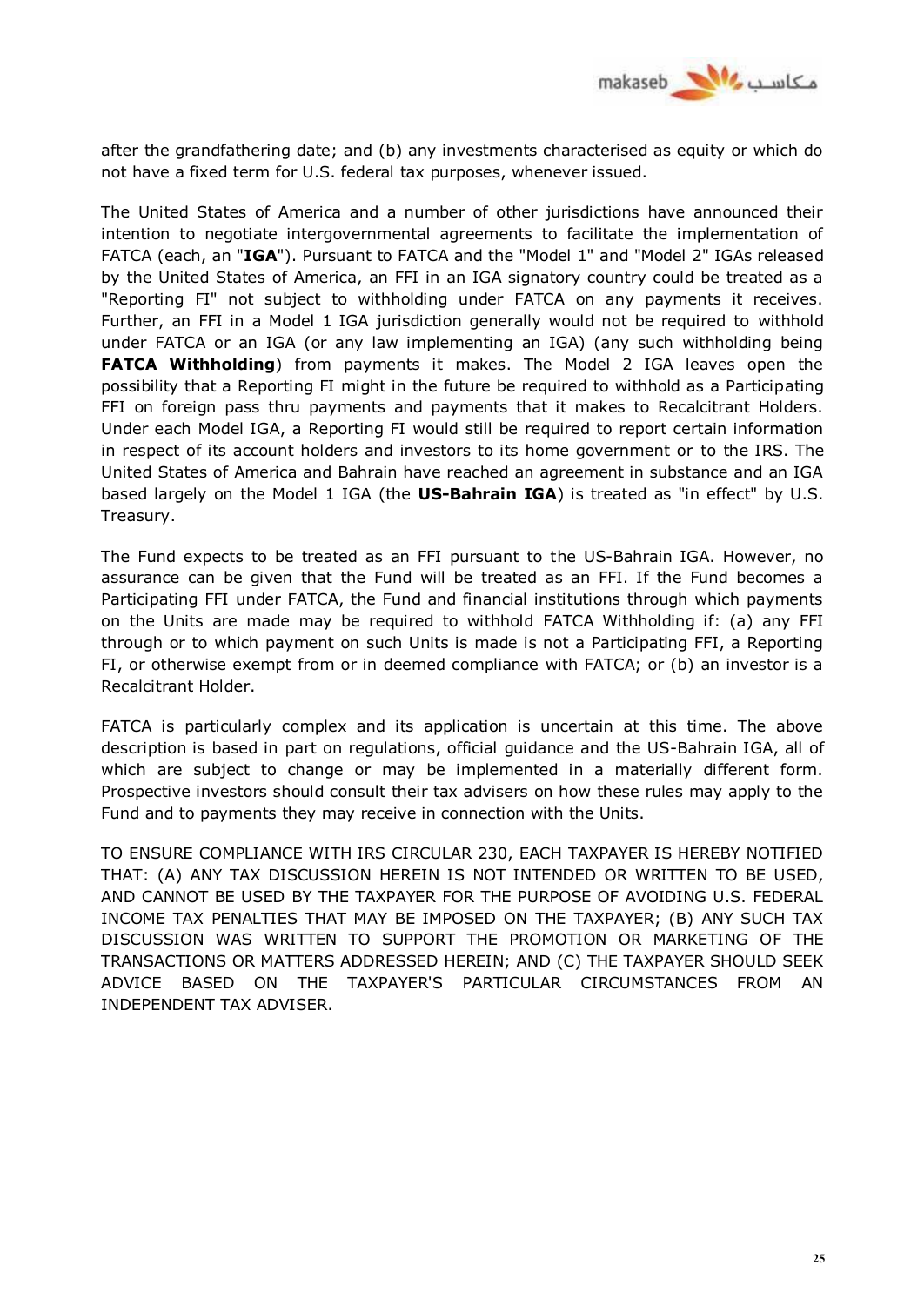

# **6.0 DETERMINATION OF NET ASSET VALUE**

The Net Asset Value of the Fund will be determined as of each Valuation Day.

The Net Asset Value per Unit of each respective share class will be calculated by the Administrator in conjunction with the Custodian(s) using the following formula:

• the total assets of the Fund subtracted by the total liabilities applicable to the relevant share class, and divided by

• the total number of outstanding Units of each respective share class on such Valuation Day.

The assets of the Fund are segregated from the assets of the Funds Company.

For determination of the Net Asset Value, normally traded investments shall be valued at the last available bid price or official closing price provided by the stock exchange on the Valuation Day at which such investment traded, unless such price is not representative. In respect of an investment for which a representative price is not readily available or where such investment is not regularly traded, the value shall be based on independent third party valuation. For other types of assets, the Administrator and the Investment Manager shall determine the method of valuation. The value of all assets and liabilities denominated in a currency other than US Dollars shall be converted to US Dollars at the last available closing exchange rate on the Valuation Day as determined by the Administrator.

There will be deducted from the total value of the Fund's assets all accrued debts and liabilities, including:

- a) Investment Management Fee and other fees and disbursements of the Investment Manager earned but not yet paid;
- b) Any allowance for the Fund's estimated annual audit, legal and other fees;
- c) Fees and charges of the Custodian and Administrator and brokerage fees;
- d) Fee and charges of the Registrar and Transfer Agent;
- e) Fees and charges of the Directors;
- f) Charges in respect of the sale of Investments of the Fund contracted to be sold;
- g) The gross acquisition consideration of investments or other property contracted to be purchased for the Fund;
- h) Reserves authorised or approved by the Directors or the Investment Manager for duties and charges or taxes or contingencies (accrued where appropriate on a dayto-day basis);
- i) The aggregate amount of all borrowings and interest, commitment fees and other charges arising in connection therewith (accrued where appropriate on a day to day basis);
- j) Other liabilities of the Fund of whatsoever nature (which shall, where appropriate, be deemed to accrue from day to day) including outstanding payments on any Units previously redeemed and, as from the record date in respect thereof, any dividends declared and not paid (contingent liabilities being valued in such manner as the Directors may determine from time to time in any particular case);
- k) All costs relating to any litigation in which the Fund is involved.

The fees deductible are variable among the share classes, i.e. particular fees applicable to a share class will be considered as part of the liabilities for the purposes of calculating the NAV per Unit of the particular share class.

The Net Asset Value of the Fund and the Units will be expressed in US Dollars and will be rounded to the nearest cent and in the case of 0.5 of a cent being rounded up, with any rounding benefit to be retained by the Fund and any items denominated in other currencies are converted in US Dollars at prevailing exchange rates as determined by the Administrator.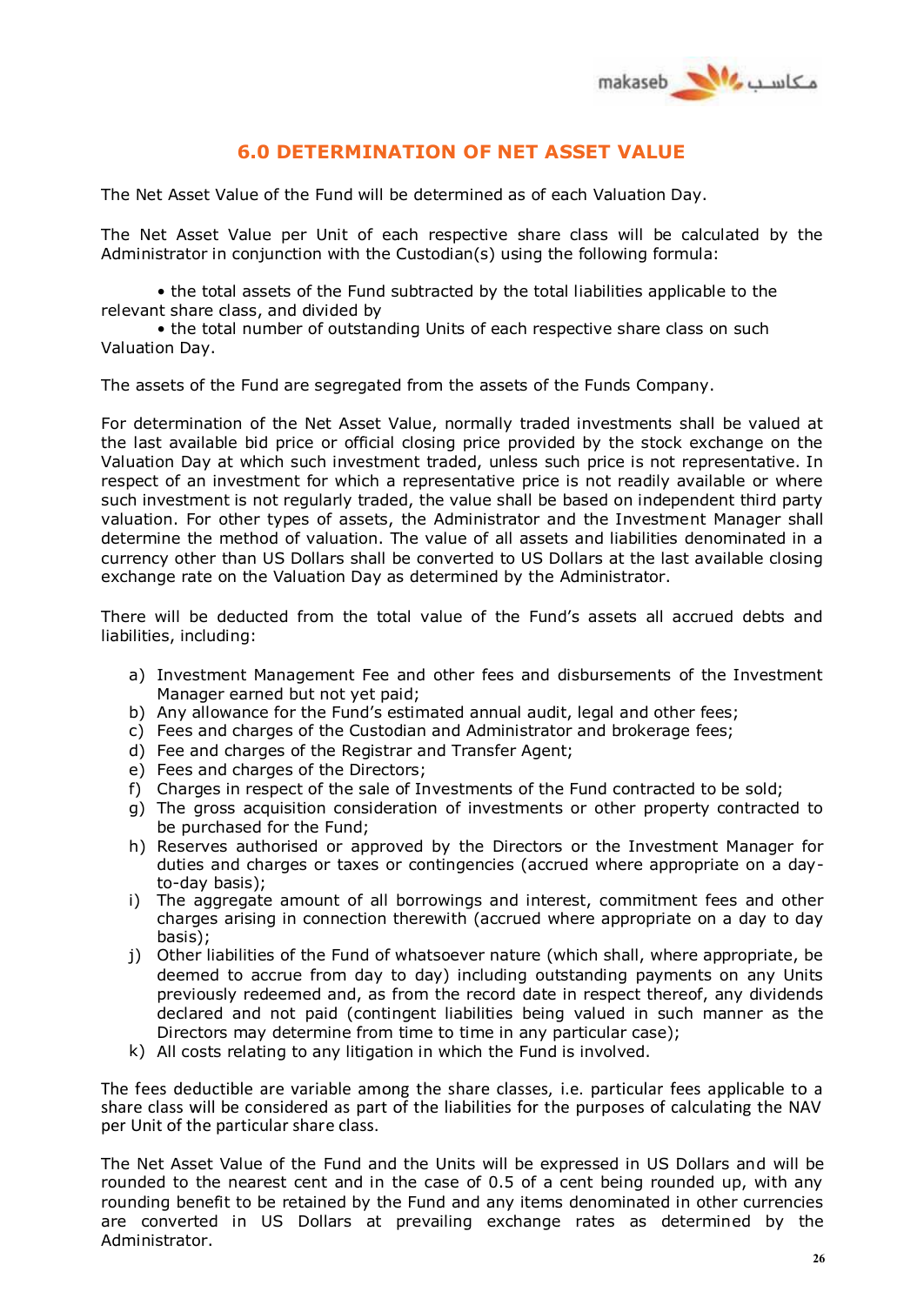

In the case of unlisted securities, the Investment Manager will get the security valued from independent auditors or obtain quotes from 3rd party brokers.

The Net Asset Value of the Fund and the Units shall be calculated for each Business Day and the Administrator will make available and/or communicate to the Funds Company, the Investment Manager and the Unit Holders the Net Asset Value no later than 5.00 p.m. (Bahrain time) on the next Business Day.

In calculating the Net Asset Value of the Fund or per Unit, the Administrator may rely upon, and will not be responsible for the accuracy of, financial data furnished to it by third parties including automatic processing services, brokers, market makers or intermediaries, and any administrator or valuations agent of other collective investments into which the Fund invests.

However, the Administrator shall take all reasonable steps wherever possible to independently verify prices including having processes that identify stale pricing as well as pricing variations and fluctuations where relevant. Where accurate pricing of assets is not possible, the Administrator will discuss the procedure with the Investment Manager.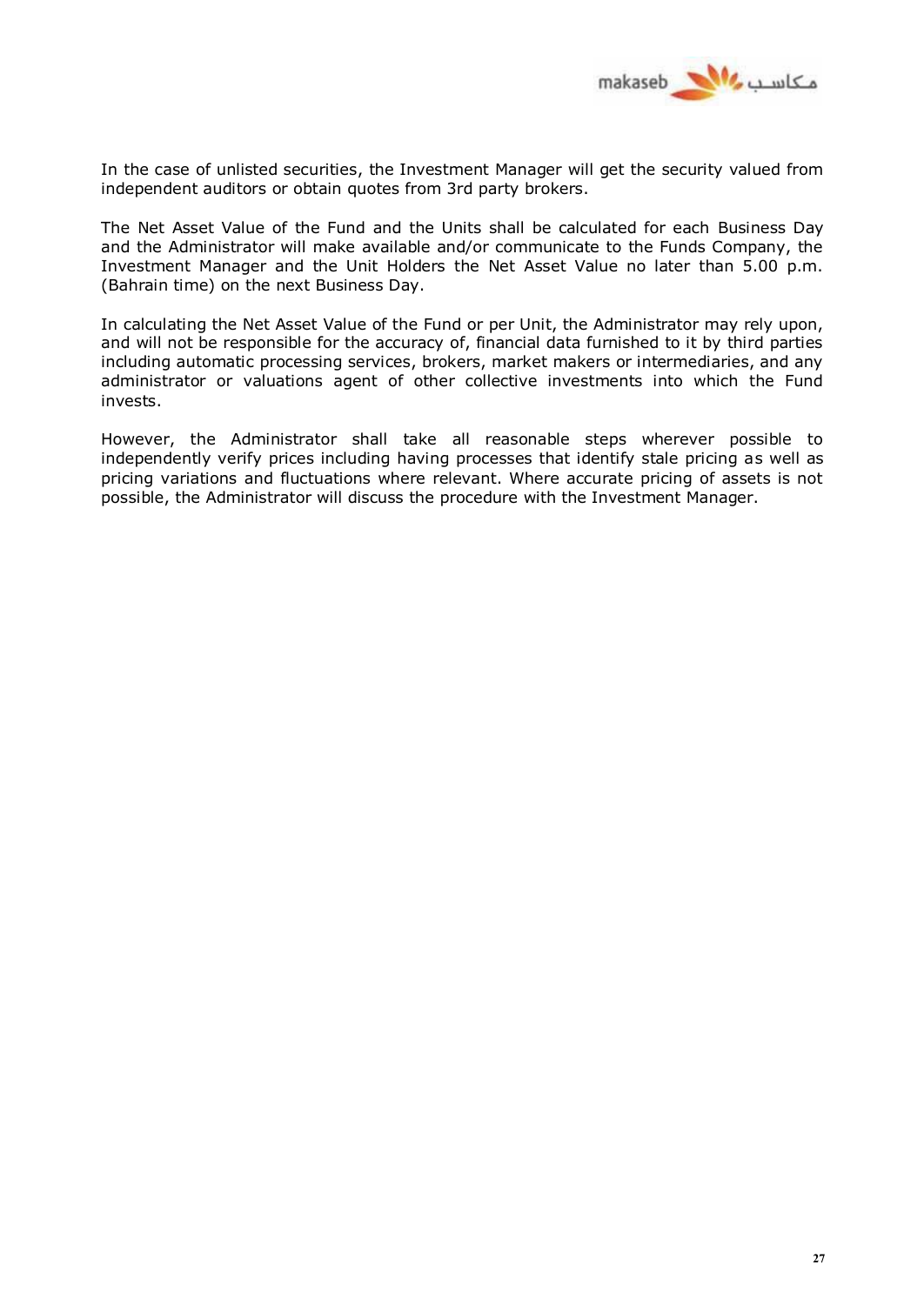

# **7.0 THE FUND FEES AND EXPENSES**

The Fund bears fees and expenses incidental to its operation. These include:

## **7.1 Launching Cost**

These include legal, translation, printing, postage and circulation costs of the Prospectus and related documents, registration and listing fees, advertising, road show and initial organisational and offering expenses associated with the establishment of the Fund. These costs are estimated at US Dollars 350,000 and will be capitalised and amortised over a period not exceeding 5 years as per the International Financial Reporting Standards.

#### **7.2 Investment Management Fee and Performance Fee**

Under the Investment Management Agreement, the Fund will pay the Investment Manager a fixed fee of 2% per annum of the Net Asset Value for Class B Units and 2.25% per annum of the Net Asset Value for Class DI and Class DA Units, accrued daily and payable quarterly, and an incentive fee of 10% per annum of the appreciation in Net Asset Value which exceeds 10% per annum in any given financial year, subject to a "High Water Mark". The incentive fees will be payable annually.

The Investment Manager shall receive a Performance Fee equal to 10 per cent. of any increase in the Net Asset Value per Unit (after the calculation of the Investment Management Fee and all other fees and expenses of the Fund, but before the deduction of any accrued Performance Fee) as of the end of each Performance Fee Calculation Period above the High Water Mark provided that the Net Asset Value per Unit at the end of the Performance Fee Calculation Period exceeds an amount equal to the Net Asset Value per Unit as at the beginning of such Performance Fee Calculation Period increased by the Hurdle Rate.

For the purposes of calculating the subscription price of Units on any Valuation Day other than the last day of the Performance Fee Calculation Period, the Performance Fee as at that Valuation Day will be calculated with the Hurdle Rate reduced pro rata to the unexpired portion of the Performance Fee Calculation Period and deducted from Net Asset Value of the Fund.

In the event that Units are redeemed on any Valuation Day other than the last day of the Performance Fee Calculation Period, the Performance Fee in respect of such Units shall be calculated as at such Valuation Date, with the Hurdle Rate reduced pro rata to the unexpired portion of the Performance Fee Calculation Period and reduced from the Net Asset Value per Unit in respect of those Units and paid to the Investment Manager. Payment of a Performance Fee in these circumstances will not have the effect of resetting the High Water Mark.

For the purposes of calculating the subscription prices and the redemption prices of Units on any Valuation Day the Performance Fee as at that Valuation Day will be accrued but in calculating the Net Asset Value per Unit as at the end of the relevant year-end for determining the Performance Fee such accrual will be ignored.

In the event that Units are redeemed, the Performance Fee in respect of such Units shall be calculated as at the date of such redemption, based on annualised returns, and payable immediately.

## **7.3 Sub-Management Fee**

Where the Investment Manager utilises the services of sub-managers and sub-funds it will pay all sub-management and incentive fees, which is already included in the Investment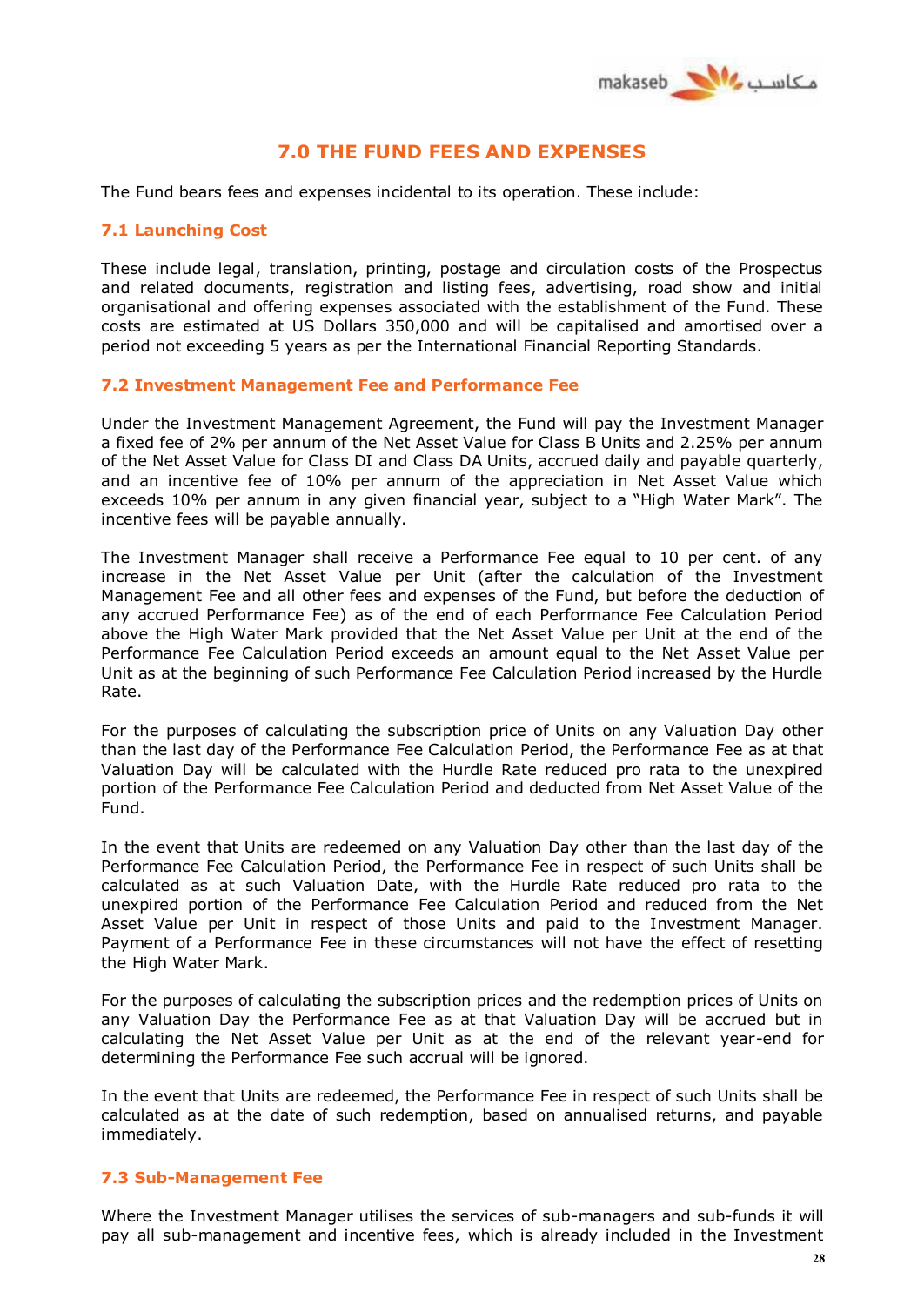

Management Fee charged to the Fund.

## **7.4 Ongoing Operating Costs**

- a) All transactional costs, including brokerage, banking, sales and purchase commissions and exchange fees;
- b) All professional fees, including fees and charges of the Administrator, the Auditor, the Registrar and Transfer Agent, and Legal Counsel. Fees and charges of the Auditor are expected to be approximately BD 3,200 plus reimbursement of the Auditor's incidental out-of-pocket costs. Fees and charges of the Administrator, Registrar & Transfer Agent are US Dollars 22,000 per annum, to be reviewed annually, plus reimbursement of the Administrator, Registrar & Transfer Agent's incidental out-of-pocket costs. The fees of the Administrator will accrue on each Valuation Day and be paid quarterly in arrears. Legal fees will vary based on the specific ongoing requirements of the Fund;
- c) Citibank, N.A., acting through its offices located in the Kingdom of Bahrain, as the Custodian will be paid a fee based on the net assets of the Fund. The Custody fee will accrue and be paid monthly in arrears. The Custody fee is subject to a minimum amount of US Dollars 20,000 per annum. The Custodian will be paid additional fees, such sums will be dependent upon the services provided and the Custodian will be entitled to be reimbursed in respect of out-of-pocket expenses incurred;
- d) All government charges and duties; and
- e) Ongoing offering costs.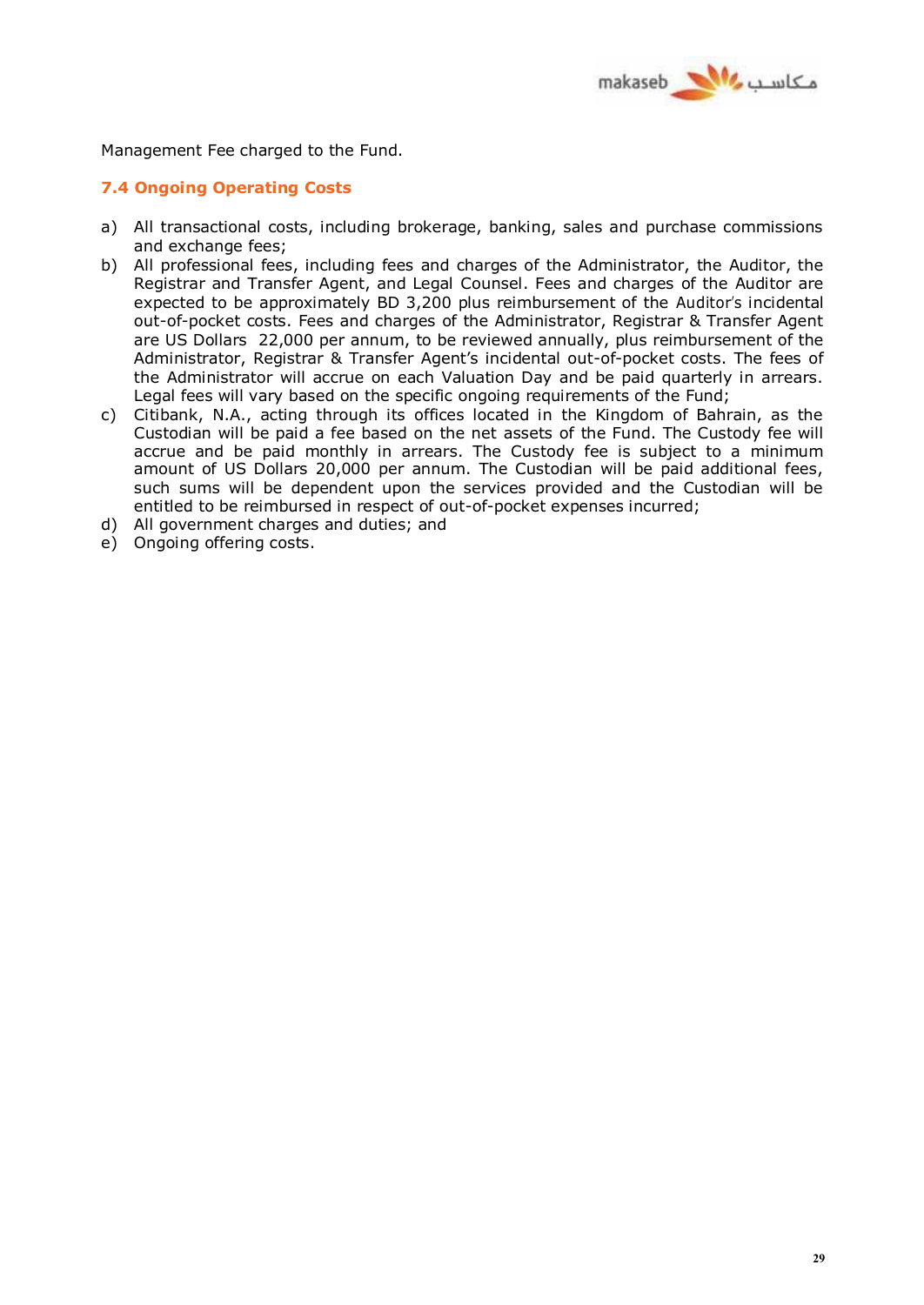

# **8.0 ADDITIONAL INFORMATION**

## **8.1 Anti-Money Laundering and Combating the Financing of Terrorism (AML/CFT)**

The Directors, the Fund, the Funds Company and their duly appointed agents, who introduce the investors to the Fund are responsible for the Know Your Client ("**KYC**") exercise on the investors, and commit to undertaking the due diligence exercise and complying with applicable anti-money laundering rules and regulations in the relevant jurisdictions of operation. The Fund reserves the right to share relevant information of the investors, for the purposes of satisfying internal compliance and anti-money laundering procedures, with the Fund's business partners, including its Custodian and Administrator.

Pursuant to the provisions of Legislative Decree No. 4 of 2001, Law No. 54 of 2006 and Law No. 58 of 2006, as amended from time to time, for the purpose of prevention of money laundering and terrorist financing, as well as various Ministerial Orders issued there under and other laws and regulations in this respect issued by the Central Bank of Bahrain from time to time, the Placement Agent on behalf of the Fund, its affiliates, subsidiaries or associates will require detailed verification of the background of any investor applying to invest in the Units, including the investor's identity, any beneficial owner underlying such subscription, the account, and the source of funds. Within this context the prescribed application form must be accompanied, in the case of individuals, by, inter alia, a copy of a valid identification document bearing the investor's full name, date and place of birth, complete residential address, nationality, photograph and signature. Documents for verification of source of funds, including employment details, business establishments, business income details and/or any requisite declarations concerning the sources of funds would also be required, at the risk and expense of the applicant.

Pending the provision of such evidence, application for Units may be postponed. If the subscriber fails to provide satisfactory evidence within the time specified, or if the subscriber provides evidence but not to the satisfaction of the Placement Agent, the application may be rejected immediately in which event the money received on application, if any, will be returned without interest.

In the case of legal persons, application must accompany a copy of the statutes and evidence of registration, document describing the authorised signatories, list of Directors, shareholders and economic beneficiaries and identification documents of the authorised signatories. Financial Institutions shall be required to provide a declaration to the satisfaction of the Placement Agent that efficient Anti-Money Laundering ("**AML**") and KYC procedures are in place and the Financial Institution subscribing for the Units shall be responsible to apply such procedures on its clients if their money would be used for investment in the Fund.

Any such copy must be certified/authenticated as prescribed and/or acceptable by the Placement Agent.

Each subscriber shall provide such information or any requisite representations in connection with such anti-money laundering measures or procedures as adopted and requested by the Placement Agent or the Fund from time to time.

## **8.2 Alternative Service Provider**

The various agreements with the Fund's service providers including custody, administration, and registrar state that their services may not be terminated until an alternative service provider has been appointed and approved by the Central Bank of Bahrain.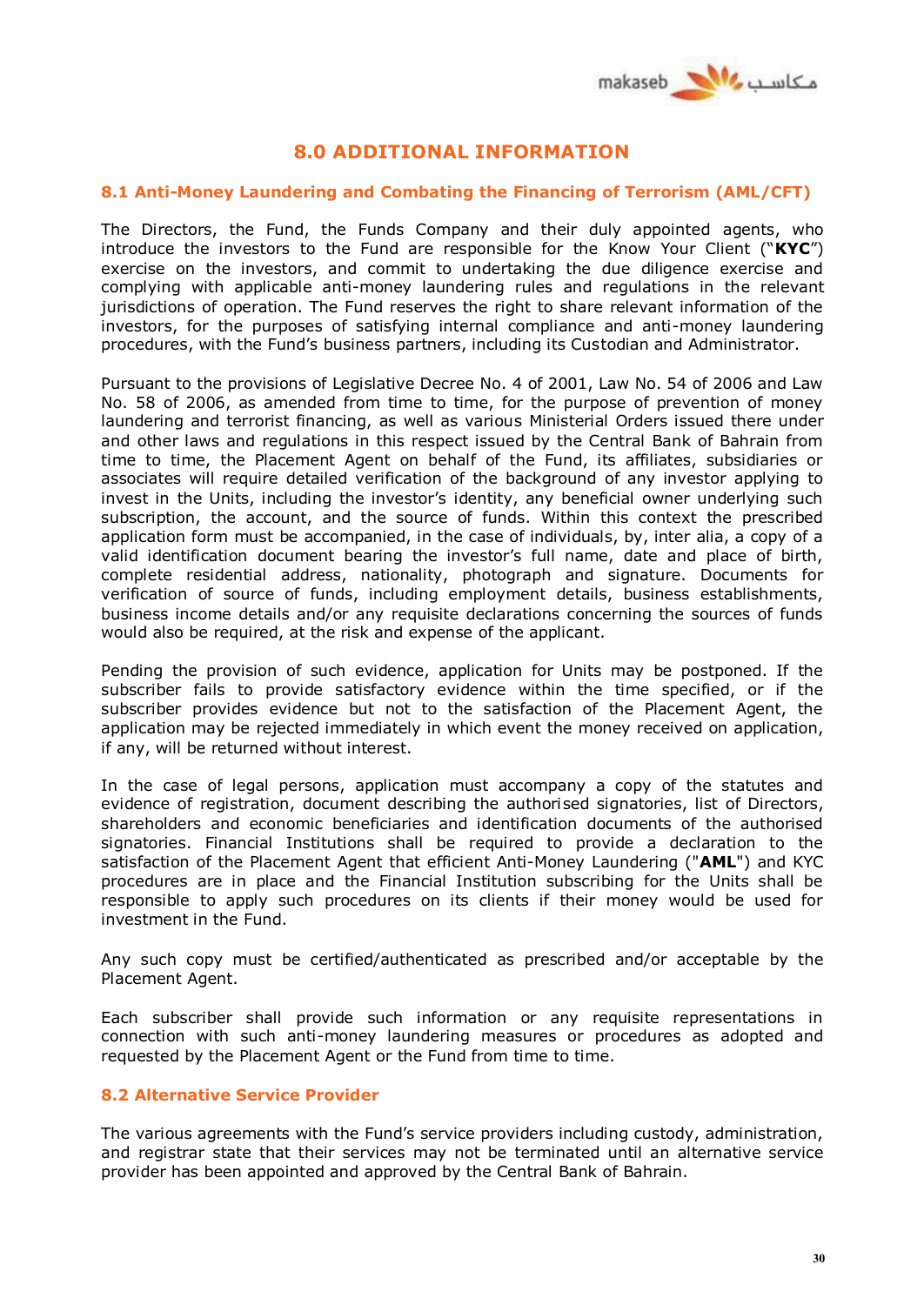

## **8.3 Life and Liquidation of the Fund**

Liquidation of the Fund, whether voluntary or otherwise, requires the prior approval of the Central Bank of Bahrain and the Ministry of Industry, Commerce and Tourism of Bahrain. The Fund has been established for a period of 25 years, but the Directors may, at any time, subject to prior approval of the Central Bank of Bahrain, propose to dissolve the Fund at an extraordinary general meeting of Unit Holders resolving at a majority of two thirds and with a quorum of 67%. In the event of such voluntary dissolution, the liquidation would be carried out in accordance with the laws of Bahrain which specify the steps to be taken to enable Unit Holders to participate in any liquidation distribution. Upon liquidation of the Fund, the assets of the Fund will be allocated to Unit Holders after all creditors' claims have been satisfied. Circumstances under which the Fund may be liquidated include, but are not limited to, requirements of the Central Bank of Bahrain and extraordinary circumstances.

## **8.4 Indemnity**

The Fund shall hold the Investment Manager and its directors free and harmless against any claim or liability that they may have incurred while performing their duties, except for their respective fraud, wilful misconduct or gross negligence.

## **8.5 Voting Rights**

No voting rights are associated with the Units, except in case of a voluntary liquidation proposal of the Fund.

#### **8.6 Taxation**

The following comments are based on advice received by the Funds Company regarding the current law and practice in Bahrain and elsewhere, and are intended only to assist potential investors.

Investors must be aware that as a result of changing law or practice or for other reasons, the tax consequences for the Fund and the Unit Holders may be other than as stated below. As at the date of this document, there are no corporate tax, income tax, withholding tax, capital gains tax or stamp duty payable by the Fund under the laws of Bahrain; there are also no currency or exchange control restrictions in force under the laws of Bahrain; and the free transfer of currency into and out of Bahrain is permitted. In the event that there is any material amendment or change to the laws of Bahrain in connection with the matter referred to above, the Funds Company shall notify the Unit Holders of such amendment or change in the next following report that is circulated to the Unit Holders after such amendment or change has come to the attention of the Funds Company.

Investors must be aware that as a result of changing law or practice or unfulfilled expectations as to how the Fund or Unit Holders will be regarded by tax authorities in different jurisdictions, the tax consequences for Unit Holders may be other than as stated. Investors should consult their professional advisors on the possible tax consequences of subscribing for, purchasing, holding, or selling Units under the laws of their countries of citizenship, residence, ordinary residence or domicile.

The Fund may be liable to tax on its income or stamp duty on its transactions in jurisdictions other than Bahrain in which it has income arising to it and in which it conducts transactions. There may be income withholding taxes or capital gains taxes payable by the Fund in such other jurisdictions. There may also be currency or exchange control restrictions other than in relation to currencies subject to boycott or sanctions in such other jurisdictions.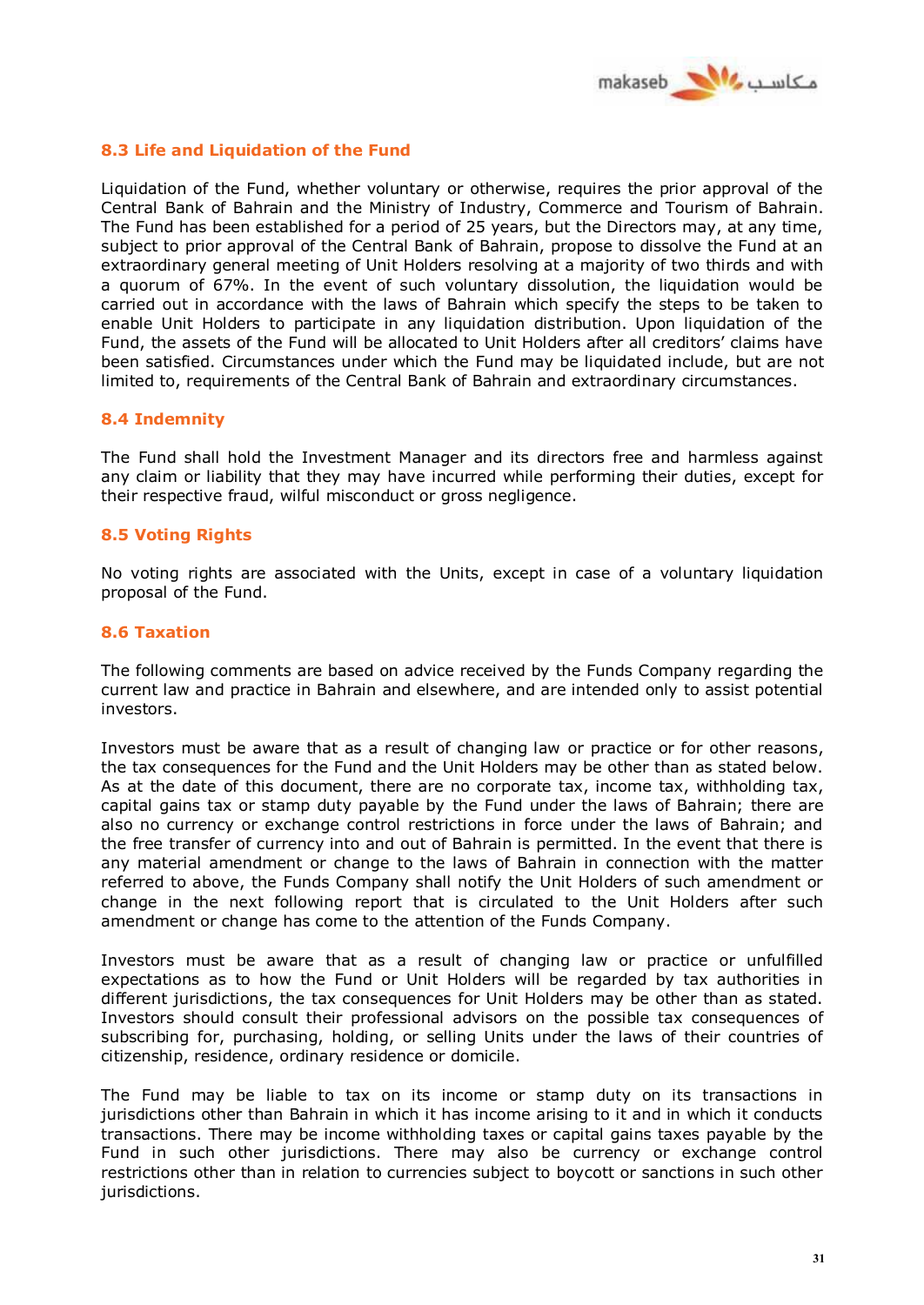

## **8.7 Unit Holder Taxation**

All fees relating to the Fund are exclusive of VAT or other indirect taxes. Any VAT or other taxes due in relation to the Fund shall be borne by the Unit Holder, who shall be responsible for the payment of any and all tax imposed.

Prospective investors should ascertain from their professional advisors the consequences of acquiring, holding, redeeming, transferring or selling Units under the relevant laws of the jurisdictions to which they are subject, including any tax consequences and exchange control requirements.

## **8.8 Reporting**

Under Bahrain Law, the Fund is subject to periodic financial reporting requirements pursuant to which the Fund's un-audited semi-annual statements and audited annual statements must be forwarded to the Unit Holders of the Fund within two and four months respectively of the end of the relevant period.

The relevant periods are June 30 for semi-annual financial statements and December 31 for annual financial statements.

The NAV of the Fund will be published on each Dealing Day on Bloomberg and the Investment Managers website http://www.mashreqcapital.ae

#### **8.9 Directors' Meeting**

The Directors will meet at least every quarter to review the performance of the Fund and other matters pertaining to the Fund. The Company Secretary as well as the Fund Administrator shall maintain records of meetings of the Board of Directors.

## **8.10 Conflicts of Interest**

Each Director and officer should make every practicable effort to arrange his personal and business affairs to avoid a conflict of interest with the Funds Company and the Fund.

Each Director and officer shall inform the entire Board of Directors of conflicts of interest as they arise and abstain from voting on the matter. This disclosure shall include all material facts in the case of a contract or transaction involving the Director or officer. The Directors and officers must understand that any approval of a conflict transaction is effective only if all material facts are known to the authorising persons and the conflicted person did not participate in the decision.

The Funds Company will disclose to the Unit Holders in the annual report any abstention from voting motivated by a conflict of interest and will disclose to the Unit Holders any authorisation of a conflict of interest contract or transaction.

The Custodian, the Administrator, the Auditor, the Placement Agent(s), the Investment Manager, the Operator and the Registrar and Transfer Agent shall take all reasonable steps to identify, and prevent or manage, potential or actual conflicts of interest that could harm the interests of the Fund or of the Unit Holders (such steps must include, wherever appropriate, declaring such conflicts to the Board of Directors).

## **8.11 Notices to Investors**

Before making any change in the Fund's Investment Objective, Investment Strategy, Investment Policy, Investment Manager, Custodian, Administrator, Registrar and Transfer